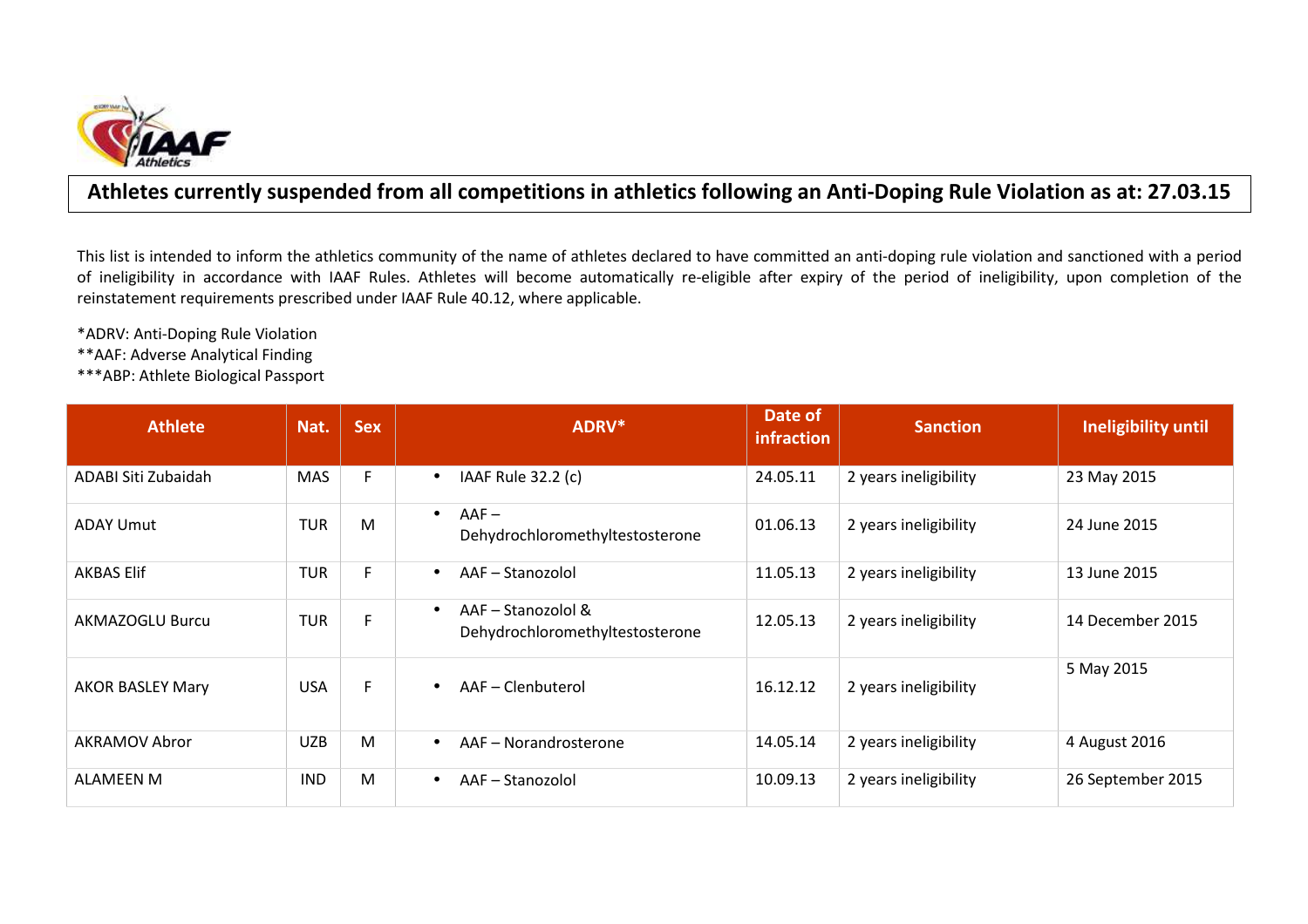| <b>ALAOUI SELSOULI Mariem</b>       | <b>MAR</b> | F. | AAF - Furosemide<br>$\bullet$                                                                    | 06.07.12  | 8 years ineligibility                 | 24 July 2020      |
|-------------------------------------|------------|----|--------------------------------------------------------------------------------------------------|-----------|---------------------------------------|-------------------|
| AL ASIR Ghina                       | <b>LIB</b> | F  | AAF-Metenolone<br>$\bullet$                                                                      | 10.11.13  | 2 years ineligibility                 | 10 February 2016  |
| <b>ALASIRI Yousef</b>               | <b>KSA</b> | M  | AAF - Clenbuterol<br>$\bullet$                                                                   | 16.05.14  | 2 years ineligibility                 | 9 June 2016       |
| <b>ALDOSSARY Abdulaziz</b>          | <b>KSA</b> | M  | AAF - Amphetamine<br>$\bullet$                                                                   | 17.05.14  | 2 years ineligibility                 | 15 June 2016      |
| <b>ALEKSEEV Denis</b>               | <b>RUS</b> | M  | $AAF -$<br>$\bullet$<br>Dehydrochloromethyltestosterone                                          | 27.06.13  | 2 years ineligibility                 | 3 July 2015       |
| <b>ALENIZI Ibrahim</b>              | <b>KUW</b> | M  | AAF - Amphetamine<br>$\bullet$                                                                   | 24.03.13  | 2 years ineligibility                 | 14 May 2015       |
| AL FAILKAWI Rashed                  | <b>KUW</b> | M  | AAF - Boldenone, Clenbuterol,<br>$\bullet$<br>Metenelone, Ephitrebolone &<br>Mesterolone         | 24.03.13  | 2 years ineligibility                 | 14 May 2015       |
| ALHAMDAH Hussain Jamaan             | <b>KSA</b> | M  | ABP Case - IAAF Rule 32.2b<br>$\bullet$<br>Use/attempted use of a prohibited<br>substance/method | 263.03.09 | 2 years and 6 months<br>ineligibility | 14 August 2015    |
| <b>ALNIACIK Aysegül</b>             | <b>TUR</b> | M  | AAF-Stanozolol<br>$\bullet$                                                                      | 24.08.13  | 2 years ineligibility                 | 16 September 2015 |
| ALONSO ARREOLA Daniela<br>Alejandra | <b>MEX</b> | F. | AAF - Norandrosterone<br>$\bullet$                                                               | 06.07.13  | 2 years ineligibility                 | 24 July 2015      |
| <b>ALOZIE Anthony</b>               | <b>AUS</b> | M  | Three Whereabouts Failures within an<br>18 month period (IAAF Rule 32.2d)                        | 13.09.13  | 20 months ineligibility               | 12 May 2015       |
| <b>ALSALEH Monira</b>               | <b>SYR</b> | F  | AAF-Stanozolol<br>$\bullet$                                                                      | 26.02.10  | Life ban (2 <sup>nd</sup> ADRV)       | Life ban          |
| <b>ALTUNKALEM Emrah</b>             | <b>TUR</b> | M  | $AAF -$<br>$\bullet$<br>Dehydrochloromethyltestosterone                                          | 26.05.13  | 2 years ineligibility                 | 25 June 2015      |
| <b>ANDERSON Kristi</b>              | <b>USA</b> | F  | AAF - Exogenous Steroids<br>$\bullet$                                                            | 17.08.14  | 1 year ineligibility                  | 10 October 2015   |
| <b>ANDREEV Andrian</b>              | <b>BUL</b> | M  | AAF - Metenolone<br>$\bullet$                                                                    | 27.02.08  | Life ban $(2^{nd}$ ADRV)              | Life ban          |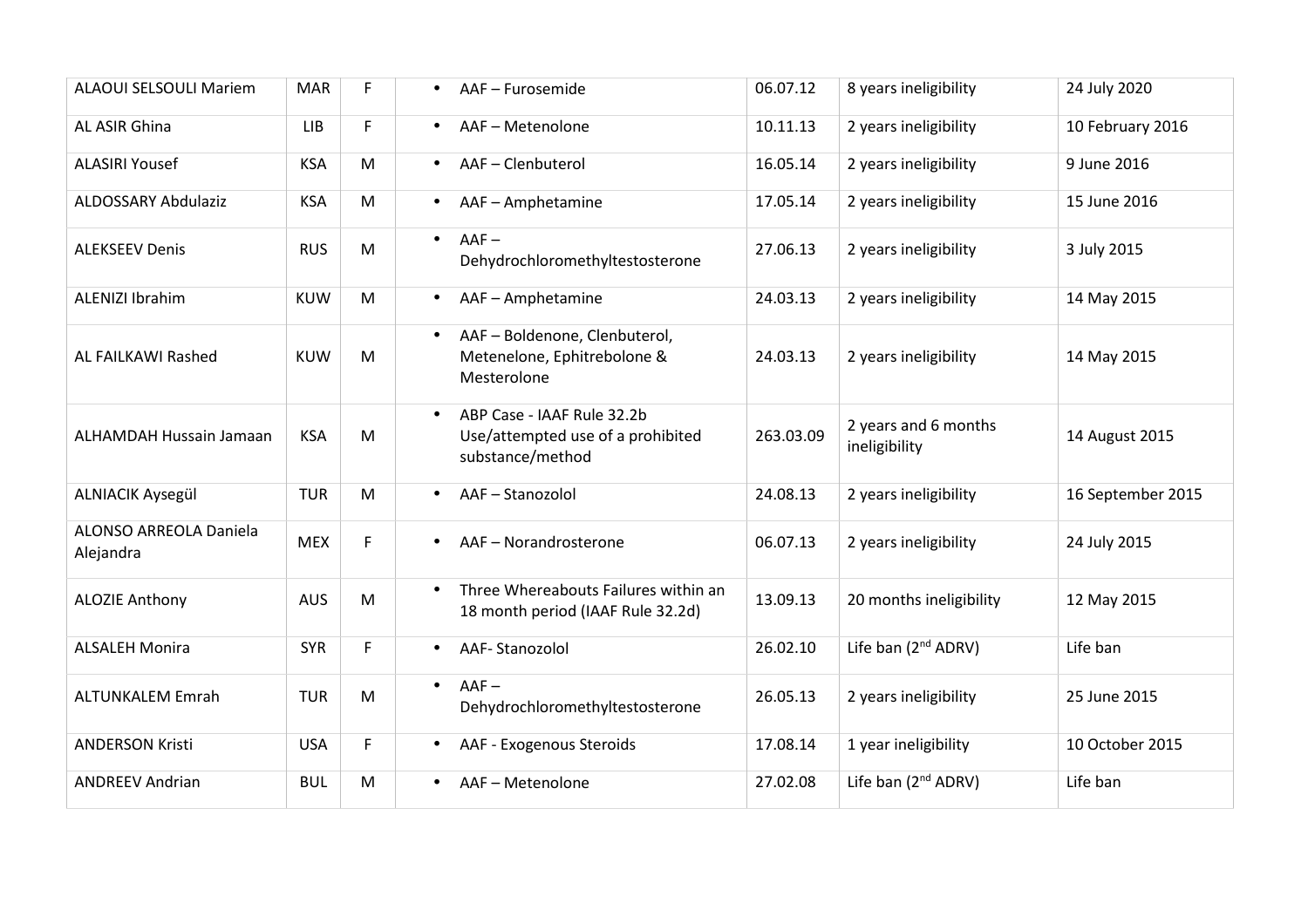| <b>ANDRONOV Yuriy</b>    | <b>RUS</b> | M  | AAF - Trimetazidine<br>$\bullet$                                                                 | 03.05.14 | 2 years ineligibility                 | 15 June 2016     |
|--------------------------|------------|----|--------------------------------------------------------------------------------------------------|----------|---------------------------------------|------------------|
| ANGEETA                  | <b>IND</b> | F. | AAF - Testosterone<br>$\bullet$                                                                  | 11.05.14 | 2 years ineligibility                 | 8 June 2016      |
| <b>ANOTA Shola</b>       | <b>NGR</b> | M  | AAF - Metenolone<br>$\bullet$                                                                    | 14.06.13 | 2 years ineligibility                 | 13 June 2015     |
| <b>ANTONOVA Olena</b>    | <b>UKR</b> | F  | AAF-Stanozolol<br>$\bullet$                                                                      | 19.08.09 | 2 years ineligibility                 | 22 July 2015     |
| <b>APAK Esref</b>        | <b>TUR</b> | M  | AAF-Stanozolol<br>$\bullet$                                                                      | 08.06.13 | 2 years ineligibility                 | 25 June 2015     |
| <b>ARSLAN Cagdas</b>     | <b>TUR</b> | F. | AAF-<br>$\bullet$<br>Dehydrochloromethyltestosterone                                             | 01.06.13 | 2 years ineligibility                 | 25 June 2015     |
| <b>ASHWINI</b>           | <b>IND</b> | F. | AAF - Refusal to submit to doping<br>$\bullet$<br>control                                        | 25.12.13 | 2 years ineligibility                 | 23 April 2016    |
| <b>AVDEEVA Anna</b>      | <b>RUS</b> | F  | $AAF -$<br>$\bullet$<br>Dehydrochloromethyltestosterone                                          | 30.07.13 | 2 years ineligibility                 | 4 August 2015    |
| <b>AVRAMENKO Roman</b>   | <b>UKR</b> | M  | AAF-<br>$\bullet$<br>Dehydrochloromethyltestosterone                                             | 17.08.13 | 2 years ineligibility                 | 27 August 2015   |
| AYHAN-KOP Surreya        | <b>TUR</b> | F. | AAF-Stanozolol<br>$\bullet$                                                                      | 08.09.07 | Life ban $(2^{nd}$ ADRV)              | Life ban         |
| <b>AZIKE Henry</b>       | <b>NGR</b> | M  | AAF - Metenolone<br>$\bullet$                                                                    | 05.12.12 | Life ban (2 <sup>nd</sup> ADRV)       | Life ban         |
| <b>AZIZI Massoud</b>     | <b>AFG</b> | M  | AAF - Nandrolone<br>$\bullet$                                                                    | 10.08.13 | 2 years ineligibility                 | 21 August 2015   |
| <b>BADAY Ahmed</b>       | <b>MAR</b> | M  | ABP Case - IAAF Rule 32.2b<br>$\bullet$<br>Use/attempted use of a prohibited<br>substance/method | 26.03.10 | 2 years ineligibility                 | 30 December 2016 |
| <b>BALDELLI Giuseppe</b> | <b>ITA</b> | M  | AAF - NESP, Betamethasone, &<br>Anastrozole                                                      | 06.04.14 | 3 years and 4 months<br>ineligibility | 5 August 2017    |
| <b>BALYKINA Yulia</b>    | <b>BLR</b> | F  | AAF-Drostanolone<br>$\bullet$                                                                    | 11.06.13 | 2 years ineligibility                 | 24 July 2015     |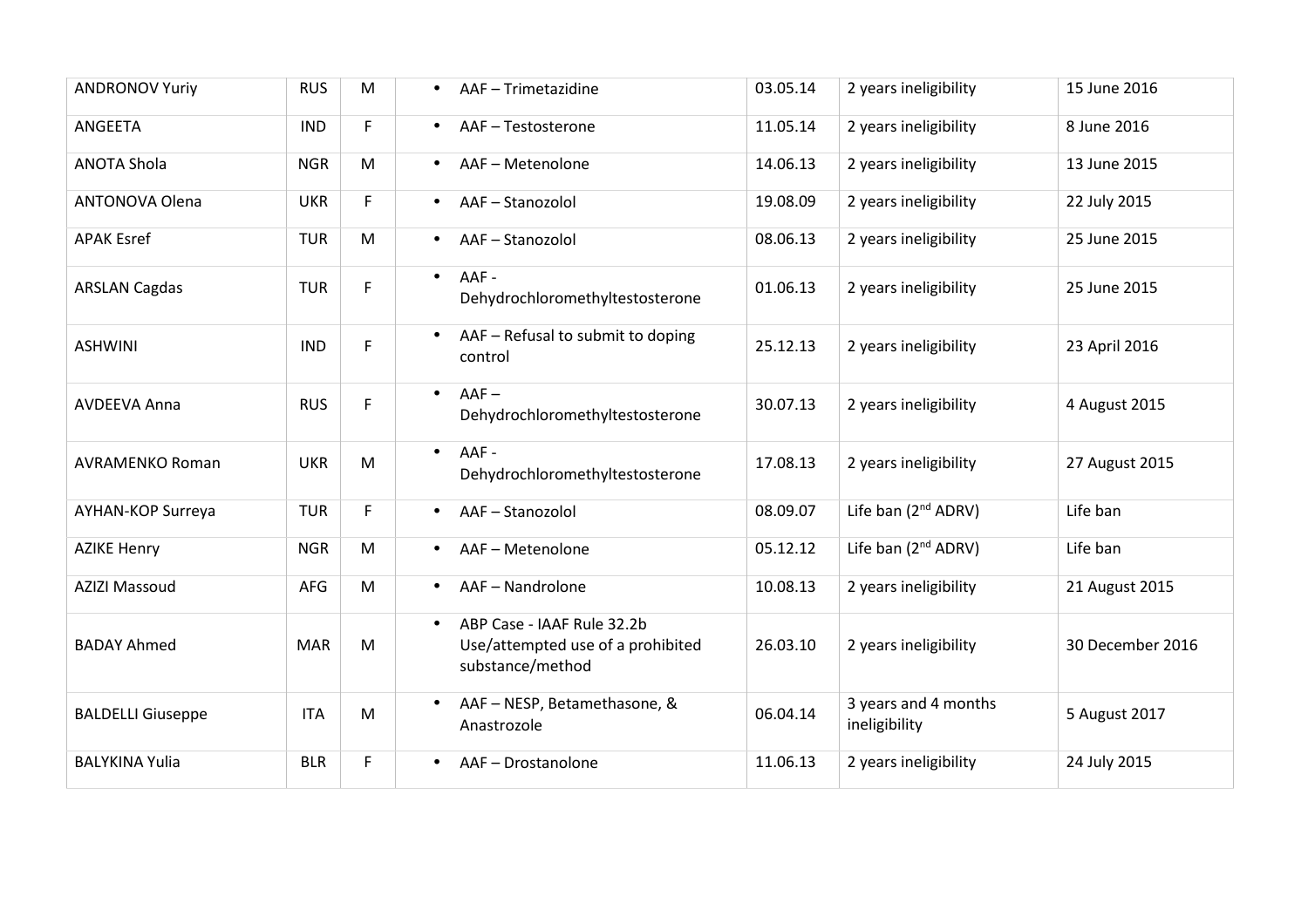| <b>BAMHIHIYBIN Adewummi</b> | <b>NGR</b> | M                                                                                     | AAF-Stanozolol                                                                                                             | 12.05.13 | 2 years ineligibility                              | 13 June 2015     |
|-----------------------------|------------|---------------------------------------------------------------------------------------|----------------------------------------------------------------------------------------------------------------------------|----------|----------------------------------------------------|------------------|
| <b>BARBI Roberto</b>        | <b>ITA</b> | M                                                                                     | AAF - Ephedrine & EPO<br>$\bullet$                                                                                         | 20.07.08 | Lifeban as from 10.03.09<br>(3 <sup>rd</sup> ADRV) | Lifeban          |
| <b>BAS Busra</b>            | <b>TUR</b> | F                                                                                     | $AAF -$<br>$\bullet$<br>Dehydrochloromethyltestosterone                                                                    | 02.06.13 | 2 years ineligibility                              | 24 June 2015     |
| <b>BAQAS Erwan</b>          | <b>FRA</b> | M                                                                                     | AAF-Clenbuterol<br>$\bullet$                                                                                               | 29.06.14 | 2 years ineligibility                              | 9 December 2016  |
| <b>BECERRA Kevin Gaytan</b> | <b>MEX</b> | M                                                                                     | AAF-Norandrosterone<br>$\bullet$                                                                                           | 17.05.14 | 2 years ineligibility                              | 17 June 2016     |
| <b>BERRABAH Yahya</b>       | <b>MAR</b> | M                                                                                     | $AAF - EPO (2nd ADRV)$<br>$\bullet$                                                                                        | 23.11.11 | 4 years ineligibility                              | 5 January 2016   |
| <b>BIGOT Quentin</b>        | <b>FRA</b> | M                                                                                     | AAF - Methandienone & Stanozolol<br>$\bullet$                                                                              | 21.06.14 | 2 years ineligibility                              | 10 July 2016     |
| <b>BILGIN Sarik</b>         | <b>TUR</b> | M                                                                                     | AAF-Stanozolol<br>$\bullet$                                                                                                | 12.05.13 | 2 years ineligibility                              | 13 June 2015     |
| <b>BIRCA Roxana</b>         | ROU        | F                                                                                     | AAF - Methasterone<br>$\bullet$                                                                                            | 11.07.13 | 2 years ineligibility                              | 3 September 2015 |
| <b>BIRINCI Hasan</b>        | <b>TUR</b> | $\mathsf{M}% _{T}=\mathsf{M}_{T}\!\left( a,b\right) ,\ \mathsf{M}_{T}=\mathsf{M}_{T}$ | $AAF -$<br>$\bullet$<br>Dehydrochloromethyltestosterone                                                                    | 02.06.13 | 2 years ineligibility                              | 24 June 2015     |
| <b>BLAKE Dominique</b>      | JAM        | F                                                                                     | AAF - Methylhexaneamine<br>$\bullet$                                                                                       | 01.07.12 | 6 years ineligibility                              | 12 June 2019     |
| <b>BLOCK Mark</b>           | <b>USA</b> | M                                                                                     | IAAF Rule 32.2 (h) :<br>$\bullet$<br>Administration/attempted<br>administration of a prohibited<br>substance to an athlete | 01.01.09 | 10 years ineligibility                             | 31 December 2018 |
| <b>BLONSKA Lyudmila</b>     | <b>UKR</b> | F                                                                                     | AAF - Methyltestosterone<br>$\bullet$                                                                                      | 16.08.08 | Life ban (2 <sup>nd</sup> ADRV)                    | Life ban         |
| <b>BOGATYREV Petr</b>       | <b>RUS</b> | M                                                                                     | ABP Case - IAAF Rule 32.2b<br>$\bullet$<br>Use/attempted use of a prohibited<br>substance/method                           | 12.07.11 | 2 years ineligibility                              | 15 October 2015  |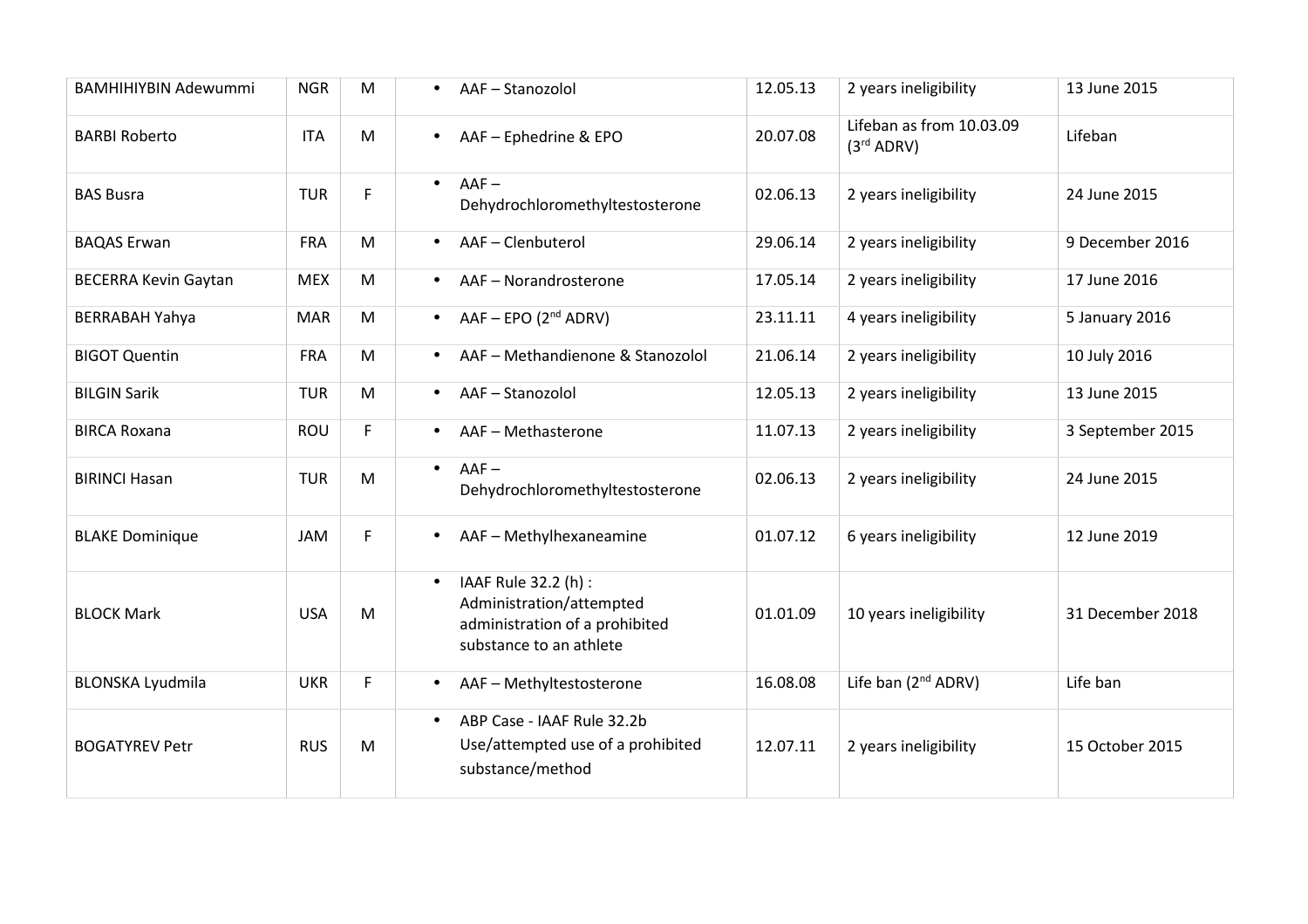| <b>BORODKIN Andrii</b>               | <b>UKR</b> | M | AAF-Stanozolol<br>$\bullet$                                                                                                                                        | 03.06.14 | 4 years ineligibility                            | 26 July 2018     |
|--------------------------------------|------------|---|--------------------------------------------------------------------------------------------------------------------------------------------------------------------|----------|--------------------------------------------------|------------------|
| <b>BOUBKER Abdelkrim</b>             | <b>MAR</b> | M | AAF-CERA<br>$\bullet$                                                                                                                                              | 23.05.14 | 2 years ineligibility                            | 26 October 2016  |
| <b>BRYZGINA Elyzaveta</b>            | <b>UKR</b> | F | AAF-Drostanolone<br>$\bullet$                                                                                                                                      | 15.08.13 | 2 years ineligibility                            | 27 August 2015   |
| <b>BURNS lan</b>                     | <b>GBR</b> | M | IAAF Rule 32.2b Use/attempted use of a<br>$\bullet$<br>prohibited substance/method<br>IAAF Rule32.2(f) Possession of a<br>$\bullet$<br>prohibited substance/method | 22.09.11 | 4 years ineligibility                            | 18 May 2016      |
| CAN Isa                              | <b>TUR</b> | M | AAF - Stanozolol & Methandienone<br>$\bullet$                                                                                                                      | 25.05.13 | 2 years and 6 months<br>ineligibility            | 25 December 2015 |
| <b>CARNES Andrew</b>                 | <b>USA</b> | M | IAAF Rule 32.2 (f) - Possession of a<br>$\bullet$<br>prohibited substance (EPO)<br>IAAF Rule 32.2 (b) - Use of a prohibited<br>$\bullet$<br>substance (EPO)        | 01.06.14 | 2 years ineligibility                            | 24 October 2015  |
| CARVALHO Leão                        | <b>POR</b> | M | AAF - Cocaine                                                                                                                                                      | 19.07.08 | 10 years ineligibility<br>(2 <sup>nd</sup> ADRV) | 17 August 2018   |
| <b>CASANOVA Rodolfo</b>              | <b>URU</b> | M | Refusal - IAAF Rule 32.2 (c)<br>$\bullet$                                                                                                                          | 16.03.14 | 2 years ineligibility                            | 7 May 2016       |
| <b>CASTILLO Victor</b>               | <b>VEN</b> | M | AAF - Methylhexaneamine<br>$\bullet$                                                                                                                               | 25.10.11 | 4 years ineligibility                            | 21 November 2015 |
| <b>CELENK Gokce</b>                  | <b>TUR</b> | F | AAF - Stanozolol &<br>$\bullet$<br>Dehydrochloromethyltestosterone                                                                                                 | 11.06.13 | 2 years ineligibility                            | 14 December 2015 |
| <b>CERRONE OBRUBANSKYY</b><br>Maksym | <b>ITA</b> | M | AAF - Furosemide & Tuaminoheptane<br>ABP Case - IAAF Rule 32.2b<br>Use/attempted use of a prohibited                                                               | 17.02.13 | 4 years ineligibility                            | 29 May 2017      |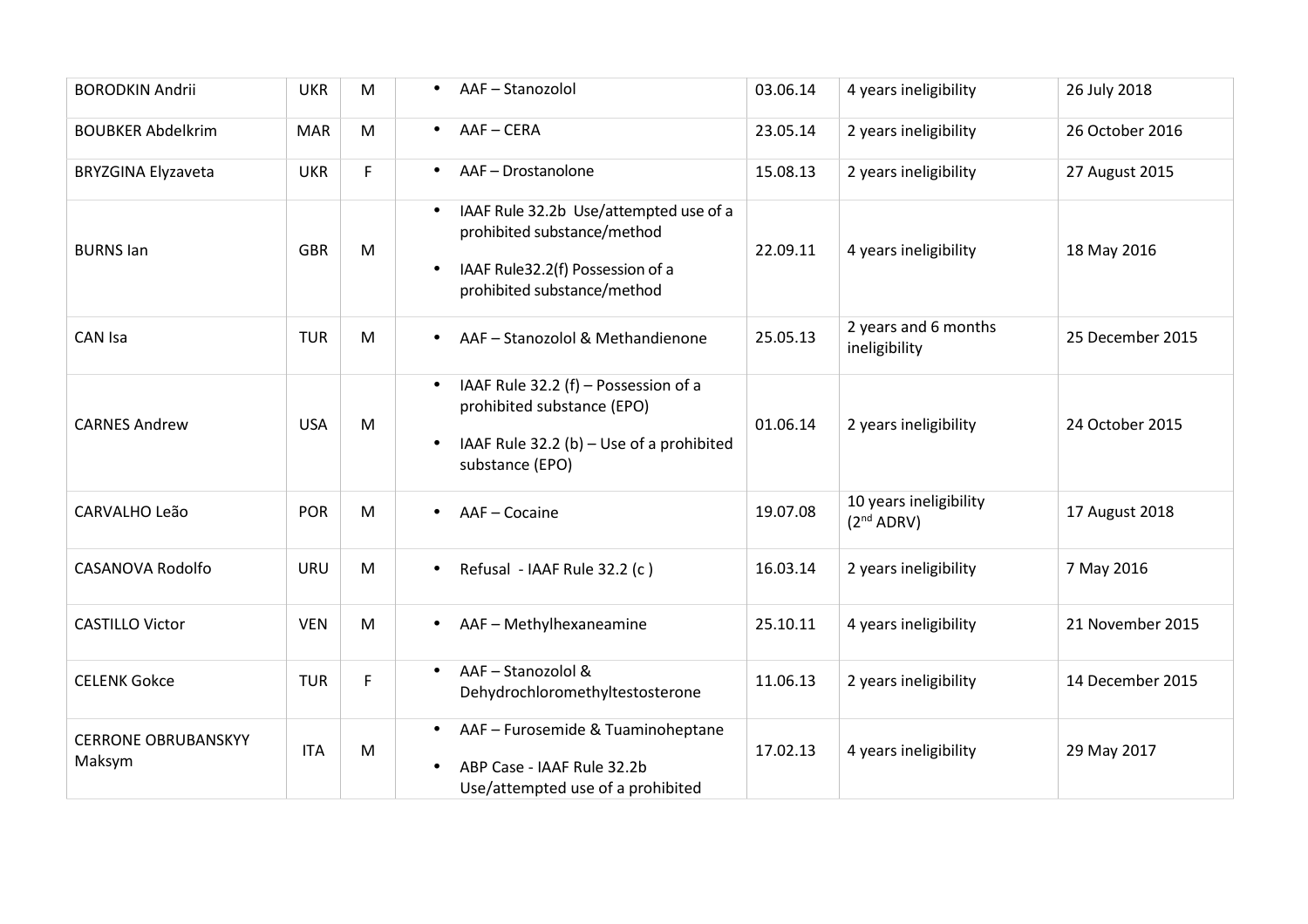|                                        |            |    | substance/method                                                                                                               |          |                                |                  |
|----------------------------------------|------------|----|--------------------------------------------------------------------------------------------------------------------------------|----------|--------------------------------|------------------|
| <b>CERVANTES Cecilia Anahi</b><br>Dzul | <b>MEX</b> | F. | AAF - Metenolone<br>$\bullet$                                                                                                  | 24.04.13 | 2 years ineligibility          | 23 April 2015    |
| CHENG Jingzhai                         | <b>CHN</b> | M  | $AAF - FPO$<br>$\bullet$                                                                                                       | 04.01.14 | 2 years ineligibility          | 29 February 2016 |
| <b>CHEPKORIR Emily Perpetua</b>        | <b>KEN</b> | F. | AAF - Norandrosterone<br>$\bullet$                                                                                             | 26.01.14 | 2 years ineligibility          | 5 April 2016     |
| CHERNOVA Lada                          | <b>RUS</b> | F. | AAF - Bromantan<br>$\bullet$                                                                                                   | 29.02.12 | Lifeban (2 <sup>nd</sup> ADRV) | Lifeban          |
| <b>CHIRITA Rodica</b>                  | <b>ROU</b> | F. | AAF - Stanozolol<br>$\bullet$                                                                                                  | 08.12.05 | Life ban                       | Life ban         |
| CHUKWUEMEKA Vivian                     | <b>NGR</b> | F  | AAF-Stanozolol<br>$\bullet$                                                                                                    | 21.06.12 | Life ban as from 12.07.12      | Life ban         |
| <b>CHUTIYA Dipti</b>                   | <b>IND</b> | F. | AAF - Norandrosterone<br>$\bullet$                                                                                             | 30.11.13 | 2 years ineligibility          | 23 December 2015 |
| <b>CIVIELLO Gaetano</b>                | <b>ITA</b> | M  | Use, possession & trafficking of<br>$\bullet$<br>prohibited substances<br>IAAF Rules 32.2 (b), 32.2(f) & 32.2 (g)<br>$\bullet$ | 2007     | 12 years ineligibility         | 19 April 2022    |
| <b>COBAN Emrah</b>                     | <b>TUR</b> | M  | IAAF Rule $32.2$ (c) – Refusal<br>$\bullet$                                                                                    | 01.05.13 | 2 years ineligibility          | 8 May 2015       |
| <b>COLY Fatoumata</b>                  | <b>SEN</b> | F. | AAF - Testosterone, Formestane<br>$\bullet$                                                                                    | 12.06.13 | 2 years ineligibility          | 25 October 2015  |
| <b>COSTA Hélder</b>                    | <b>POR</b> | M  | AAF - Norandrosterone<br>$\bullet$                                                                                             | 06.07.13 | 2 years ineligibility          | 2 January 2016   |
| <b>COSTA Marta Carolina</b>            | POR        | F. | AAF - Cannabis<br>$\bullet$                                                                                                    | 10.02.13 | 2 years ineligibility          | 1 April 2015     |
| <b>CRAVCENCO Alexei</b>                | <b>MDA</b> | M  | AAF-Stanozolol<br>$\bullet$                                                                                                    | 12.08.14 | 2 years ineligibility          | 26 August 2016   |
| <b>CRAWFORD Shawn</b>                  | <b>USA</b> | M  | 3 Whereabouts Failures within an 18<br>$\bullet$<br>month period - IAAF Rule 32.2 (d)                                          | 17.11.12 | 2 years ineligibility          | 16 April 2015    |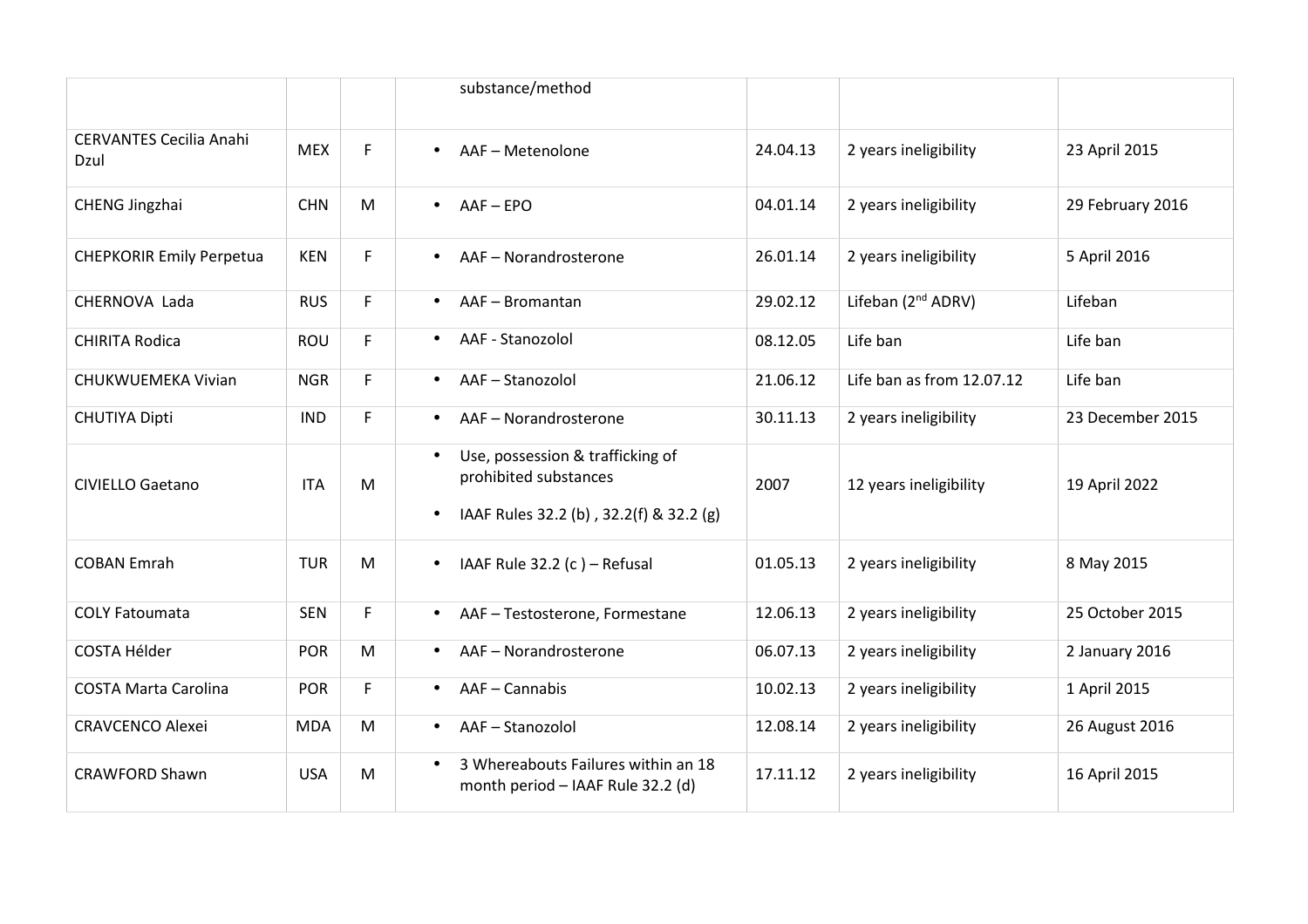| DANILOVA Yevgeniya             | <b>RUS</b> | F         | $\bullet$              | AAF-GW 1516                                                                                         | 22.09.13             | 2 years ineligibility                           | 2 October 2015   |
|--------------------------------|------------|-----------|------------------------|-----------------------------------------------------------------------------------------------------|----------------------|-------------------------------------------------|------------------|
| <b>DANIS Kubra</b>             | <b>TUR</b> | F         | $\bullet$              | AAF - Stanozolol &<br>Dehydrochloromethyltestosterone                                               | 11.05.13             | 2 years ineligibility                           | 13 June 2015     |
| DA SILVA Simone Alves          | <b>BRA</b> | F         |                        | $AAF - EPO$                                                                                         | 03.08.11             | 5 years ineligibility (2 <sup>nd</sup><br>ADRV) | 13 October 2016  |
| <b>DAVIS Walter</b>            | <b>USA</b> | M         | $\bullet$              | IAAF Rule 32.2 (d) $-3$ Whereabouts<br>Failures within an 18 month period                           | 01.07.13             | 1 year ineligibility                            | 15 April 2015    |
| DEKTYAREVA Tatyana             | <b>RUS</b> | F.        | $\bullet$              | AAF - Ostarine                                                                                      | 09.12.14             | 2 years ineligibility                           | 17 December 2016 |
| <b>DEMIR Burak</b>             | <b>TUR</b> | ${\sf M}$ | $\bullet$              | AAF-Stanozolol                                                                                      | 08.06.13             | 2 years ineligibility                           | 25 June 2015     |
| <b>DEMIR Oguzhan</b>           | <b>TUR</b> | M         | $\bullet$              | AAF-Stanozolol                                                                                      | 01.06.13             | 2 years ineligibility                           | 24 June 2015     |
| DENYAEVA-BIRYUKOVA<br>Svetlana | <b>RUS</b> | F.        | $\bullet$              | AAF-SARMs                                                                                           | 26.02.14             | 2 years ineligibility                           | 3 March 2016     |
| <b>DHAMALINGAM S</b>           | <b>IND</b> | M         | $\bullet$              | AAF - Methylhexaneamine                                                                             | 31.10.13             | 2 years ineligibility                           | 5 May 2015       |
| DI BUONO Matthew               | <b>USA</b> | M         | $\bullet$<br>$\bullet$ | AAF - Anabolic Steroids<br>3 Whereabouts Failures within an 18<br>month period - IAAF Rule 32.2 (d) | 23.06.11<br>31.12.13 | 4 years and 5 months<br>ineligibility           | 16 January 2016  |
| <b>DILYOGI</b>                 | <b>IND</b> | M         | $\bullet$              | AAF-Clenbuterol                                                                                     | 05.12.13             | 2 years ineligibility                           | 7 January 2016   |
| DIVYASREE J. R.                | <b>IND</b> | F         | $\bullet$              | AAF - Stanozolol, Phentermine                                                                       | 13.03.13             | 2 years ineligibility                           | 11 April 2015    |
| <b>DIXON Reggie</b>            | <b>USA</b> | M         |                        | 3 Whereabouts Failures within an 18<br>month period - IAAF Rule 32.2 (d)                            | 16.12.13             | 1 year ineligibility                            | 29 May 2015      |
| <b>DMITRIEVA Yunna</b>         | <b>RUS</b> | F.        | $\bullet$              | $AAF -$                                                                                             | 29.05.13             | 2 years ineligibility                           | 19 May 2015      |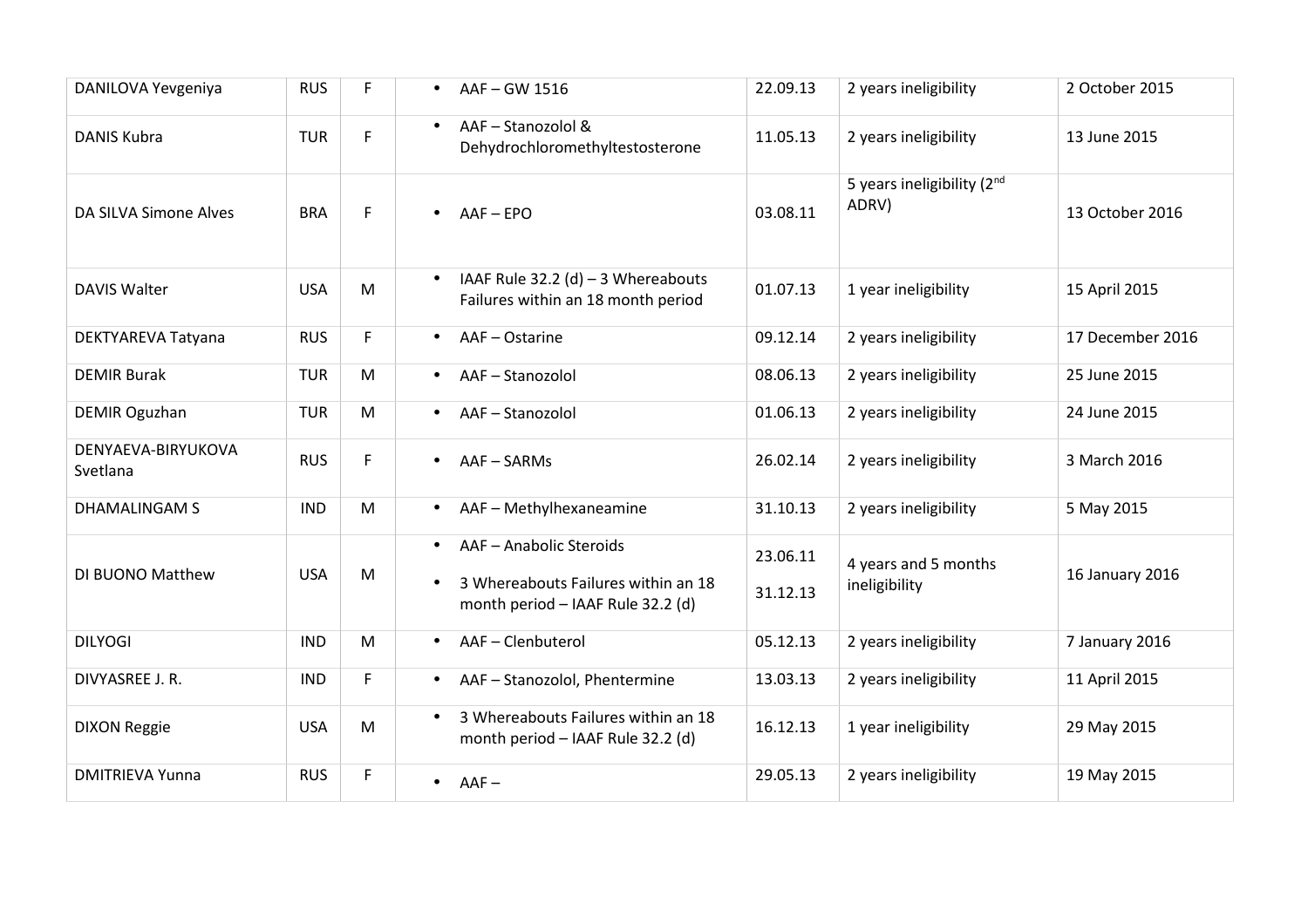|                                     |            |    | Dehydrochloromethyltestosterone                                                                  |          |                                       |                  |
|-------------------------------------|------------|----|--------------------------------------------------------------------------------------------------|----------|---------------------------------------|------------------|
| DOLGATCHEVA Viktoriya               | <b>RUS</b> | F  | AAF - SARMS<br>$\bullet$                                                                         | 26.06.13 | 2 years ineligibility                 | 3 July 2015      |
| <b>DOMENTYEVA Anna</b>              | <b>RUS</b> | F. | AAF - Prasterone<br>$\bullet$                                                                    | 16.04.13 | 2 years ineligibility                 | 18 June 2015     |
| <b>DONTSOVA Polina</b>              | <b>RUS</b> | F  | AAF - SARMS<br>$\bullet$                                                                         | 26.04.14 | 2 years ineligibility                 | 11 May 2016      |
| <b>DRIOUCH Hamza</b>                | QAT        | M  | ABP Case - IAAF Rule 32.2b<br>$\bullet$<br>Use/attempted use of a prohibited<br>substance/method | 02.08.12 | 2 years ineligibility                 | 30 December 2016 |
| <b>DRYHOL Oleksandr</b>             | <b>UKR</b> | M  | AAF-<br>$\bullet$<br>Dehydrochloromethyltestosterone                                             | 13.07.13 | 2 years ineligibility                 | 22 August 2015   |
| <b>DUMBRAVEAN Corina</b>            | ROU        | F  | Refusal/Tampering - IAAF Rule 32.2 (c)<br>$\bullet$                                              | 18.05.10 | Life ban as from 03.06.10             | Life ban         |
| <b>EBRAHIM Parinaz</b>              | IRI        | M  | AAF - Norandrosterone<br>$\bullet$                                                               | 03.05.13 | 2 years ineligibility                 | 11 June 2015     |
| EL ASRI Abderrahim                  | <b>MAR</b> | M  | $AAF - EPO$<br>$\bullet$                                                                         | 16.02.14 | 2 years ineligibility                 | 15 April 2016    |
| EL FILALI EL GHAZI Hicham           | <b>BEL</b> | M  | $AAF - EPO$<br>$\bullet$                                                                         | 10.03.13 | 2 years ineligibility                 | 31 March 2015    |
| <b>EL MOUNIM Mohammed</b>           | <b>MAR</b> | M  | AAF-Testosterone<br>$\bullet$                                                                    | 09.07.13 | 2 years ineligibility                 | 8 July 2015      |
| <b>EROKHIN Igor</b>                 | <b>RUS</b> | M  | ABP Case - IAAF Rule 32.2b<br>$\bullet$<br>Use/attempted use of a prohibited<br>substance/method | 25.02.11 | Life ban as from 25.02.11             | Life ban         |
| <b>ERYILDIRIM Fatih</b>             | <b>TUR</b> | M  | AAF - Stanozolol &<br>Dehydrochloromethyltestosterone                                            | 07.06.13 | 2 years and 6 months<br>ineligibility | 25 December 2015 |
| <b>ESCOBAR LECHUGA Juan</b><br>José | <b>ESP</b> | M  | AAF - Mesterolone<br>$\bullet$                                                                   | 20.10.13 | 2 years ineligibility                 | 10 December 2015 |
| <b>ESMER Dilek</b>                  | <b>TUR</b> | F  | AAF - Stanozolol &<br>$\bullet$<br>Dehydrochloromethyltestosterone                               | 02.06.13 | 2 years and 6 months<br>ineligibility | 24 December 2015 |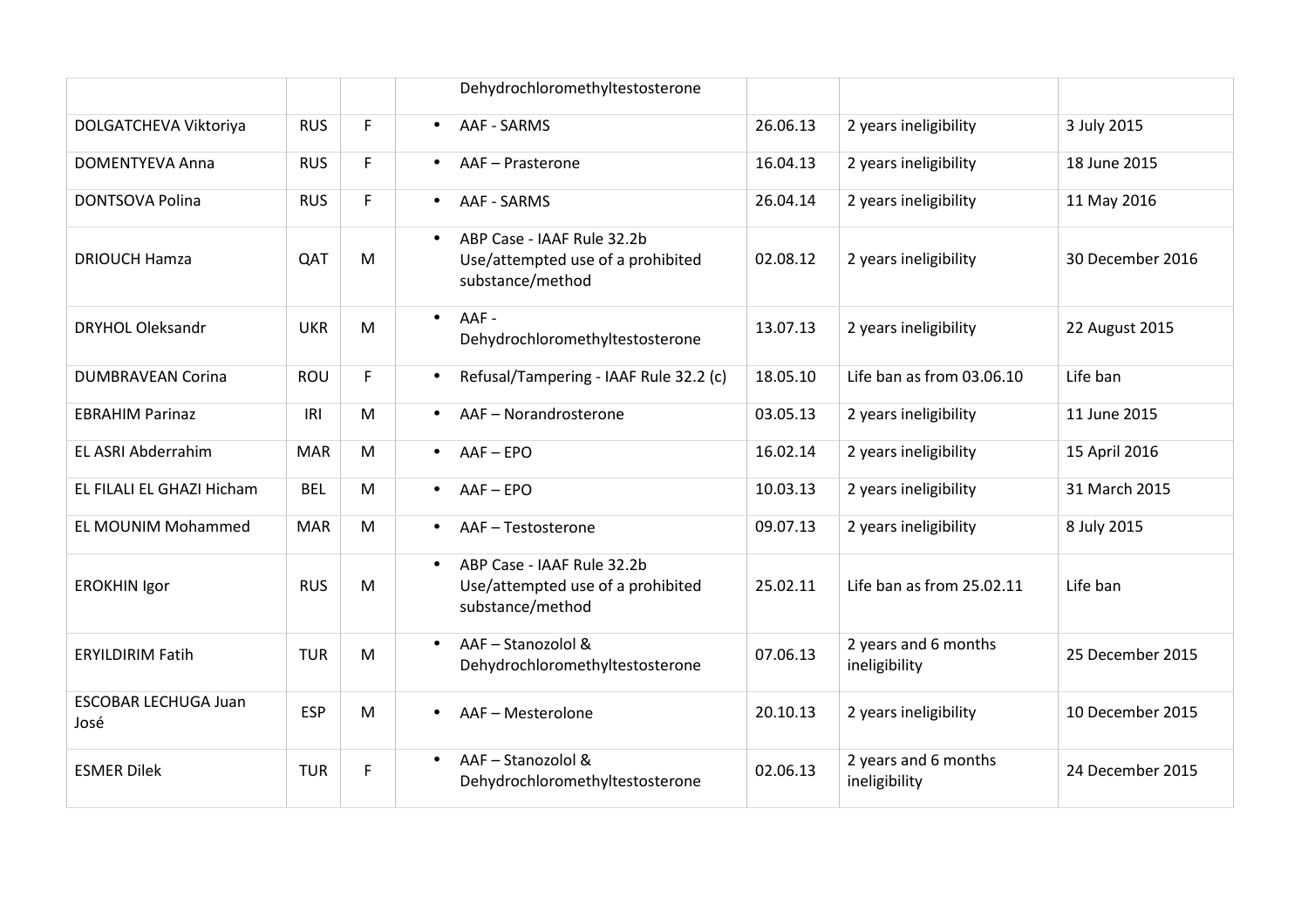| <b>ERUYGUN Batuhan</b>          | <b>TUR</b> | M  | $AAF -$<br>$\bullet$<br>Dehydrochloromethyltestosterone                  | 01.06.13 | 2 years ineligibility                            | 25 June 2015     |
|---------------------------------|------------|----|--------------------------------------------------------------------------|----------|--------------------------------------------------|------------------|
| <b>FAZEKAS Robert</b>           | <b>HUN</b> | M  | AAF-Stanozolol<br>$\bullet$                                              | 16.06.12 | 6 years ineligibility                            | 5 July 2018      |
| FEROPONTOV Mikhail              | <b>RUS</b> | M  | IAAF Rule 32.2(c) - Refusal<br>$\bullet$                                 | 12.07.14 | 2 years ineligibility                            | 12 November 2016 |
| <b>FISUN Anton</b>              | <b>RUS</b> | M  | $AAF -$<br>$\bullet$<br>Dehydrochloromethyltestosterone                  | 09.05.13 | 2 years ineligibility                            | 19 May 2015      |
| <b>FLANDERS Wendoli</b>         | <b>DOM</b> | M  | AAF - Boldenone and Stanozolol<br>$\bullet$                              | 04.04.13 | 2 years ineligibility                            | 7 June 2015      |
| <b>FLETCHER Carl</b>            | <b>GBR</b> | M  | IAAF Rule 32.2 (g) - Trafficking<br>$\bullet$                            | 23.03.11 | 4 years ineligibility                            | 7 November 2015  |
| <b>FONTAINE Jimmy</b>           | <b>FRA</b> | M  | IAAF rule 32.2 (c) - Refusal to submit to<br>$\bullet$<br>doping control | 22.06.13 | 2 years ineligibility                            | 3 January 2016   |
| <b>GAMONAL Miguel Angel</b>     | <b>ESP</b> | M  | AAF - Clenbuterol<br>$\bullet$                                           | 29.09.13 | 2 years ineligibility                            | 25 October 2015  |
| <b>GASAJ Matej</b>              | <b>SVK</b> | M  | $AAF -$<br>$\bullet$<br>Dehydrochloromethyltestosterone                  | 13.07.14 | 2 years ineligibility                            | 9 July 2016      |
| <b>GEZZAR Nour-Eddine</b>       | <b>FRA</b> | M  | AAF-EPO<br>$\bullet$                                                     | 17.06.12 | 10 years ineligibility<br>(2 <sup>nd</sup> ADRV) | 12 July 2022     |
| GIRI P.B.                       | <b>IND</b> | M  | AAF-Stanozolol                                                           | 25.01.10 | 8 years ineligibility<br>(2 <sup>nd</sup> ADRV)  | 20 July 2018     |
| <b>GNEZDILOV Alexander</b>      | <b>RUS</b> | M  | AAF-Oxandrolone<br>$\bullet$                                             | 22.12.13 | 4 years ineligibility                            | 13 January 2018  |
| GOLOVKINA Olga                  | <b>RUS</b> | F  | $AAF -$<br>$\bullet$<br>Dehydrochloromethyltestosterone                  | 16.07.13 | 2 years ineligibility                            | 1 August 2015    |
| <b>GORTEL Agnieszka</b>         | POL        | F  | AAF - Testosterone, DHEA                                                 | 13.10.13 | 2 years ineligibility                            | 12 October 2015  |
| <b>GRECHISHNIKOVA Elizaveta</b> | <b>RUS</b> | F. | ABP Case - IAAF Rule 32.2b<br>Use/attempted use of a prohibited          | 18.08.09 | 2 years ineligibility                            | 15 October 2015  |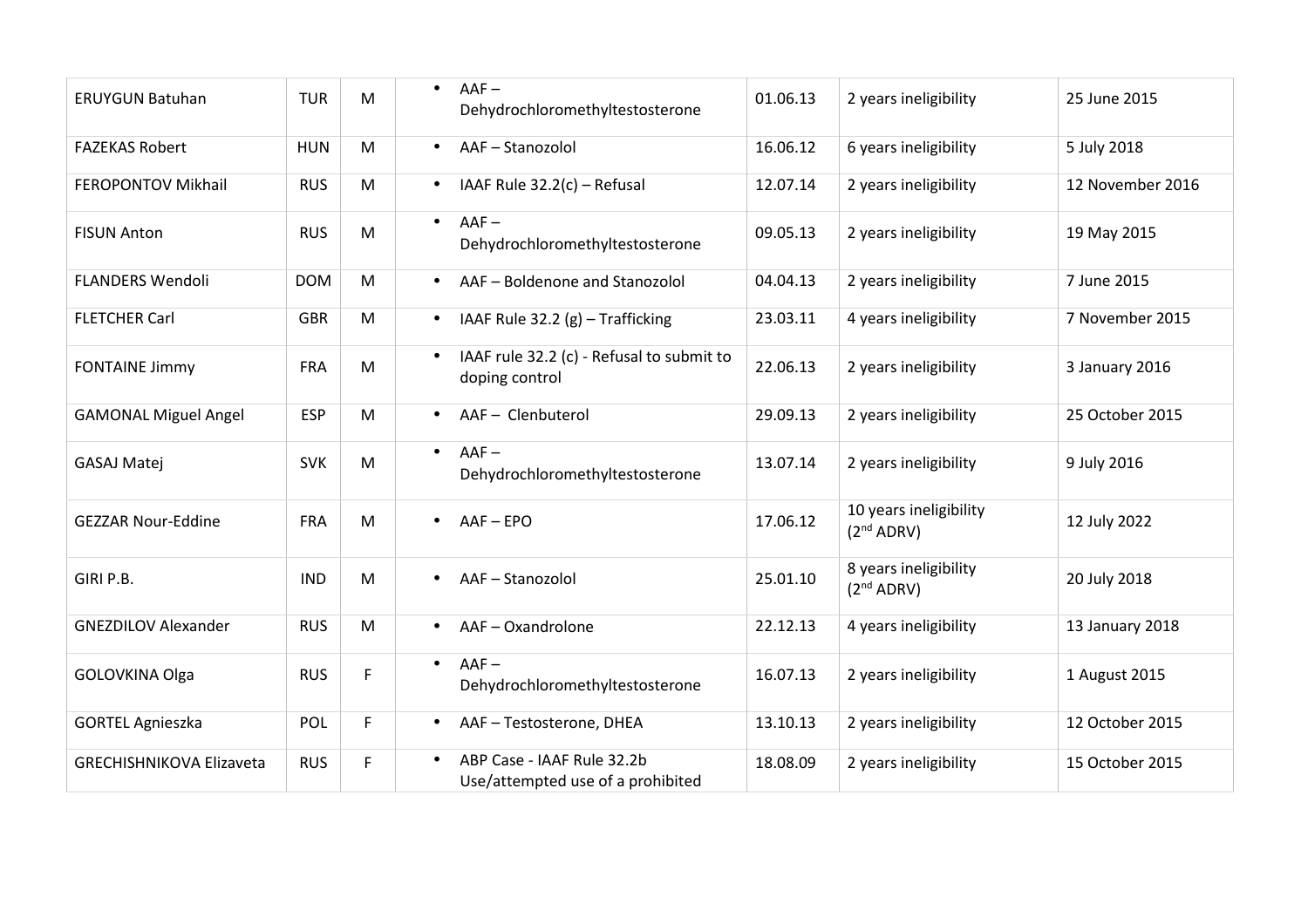|                                |            |    | substance/method                                                                                 |          |                                                 |                      |
|--------------------------------|------------|----|--------------------------------------------------------------------------------------------------|----------|-------------------------------------------------|----------------------|
| <b>GRIGORYEV Artur</b>         | <b>RUS</b> | M  | AAF-Carphedon<br>$\bullet$                                                                       | 21.04.13 | 2 years ineligibility                           | 5 May 2015           |
| <b>GULYAEVA Aleksandra</b>     | <b>RUS</b> | F. | AAF - Prasterone<br>$\bullet$                                                                    | 22.12.13 | 2 years ineligibility                           | 20 January 2016      |
| <b>GUNASEKARAN Kamaraj</b>     | <b>IND</b> | M  | AAF - Mephentermine<br>$\bullet$                                                                 | 12.11.14 | 2 years ineligibility                           | 1 December 2016      |
| <b>GUNGOR Emel</b>             | <b>TUR</b> | F. | AAF - Stanozolol &<br>$\bullet$<br>Dehydrochloromethyltestosterone                               | 30.05.13 | 2 years and 6 months<br>ineligibility           | 26 December 2015     |
| <b>HABORAK Milan</b>           | <b>SVK</b> | M  | AAF - Stanozolol<br>$\bullet$                                                                    | 21.06.10 | Lifetime ban                                    | As from 21 June 2010 |
| <b>HACHLAF Halima</b>          | <b>MAR</b> | F. | ABP Case - IAAF Rule 32.2b<br>$\bullet$<br>Use/attempted use of a prohibited<br>substance/method | 14.10.13 | 4 years ineligibility                           | 18 December 2017     |
| <b>HACKETT Semoy</b>           | TRI        | F. | AAF - Methylhexaneamine<br>$\bullet$                                                             | 09.06.12 | 2 years and 4 months<br>ineligibility           | 30 April 2015        |
| <b>HADI Mohamed Noor Imran</b> | <b>MAS</b> | M  | IAAF Rule 32.2(c) Evasion<br>$\bullet$                                                           | 24.05.11 | 2 years ineligibility                           | 23 May 2015          |
| <b>HAMMER Søren</b>            | <b>DEN</b> | M  | AAF - Nandrolone<br>$\bullet$                                                                    | 26.03.14 | 2 years ineligibility                           | 13 April 2016        |
| <b>HARROUFI Ridouane</b>       | <b>MAR</b> | M  | AAF - EPO<br>$\bullet$                                                                           | 17.03.13 | 2 years ineligibility                           | 30 July 2015         |
| <b>HAZER Ahmad</b>             | <b>LIB</b> | M  | AAF - Metenolone<br>$\bullet$                                                                    | 11.16.13 | 2 years ineligibility                           | 26 July 2015         |
| <b>HEIDARPOOR Hassan</b>       | IRI        | M  | AAF - Stanozolol<br>$\bullet$                                                                    | 19.01.12 | 8 years ineligibility<br>(2 <sup>nd</sup> ADRV) | 18 January 2020      |
| <b>HELTNE Anca</b>             | <b>ROU</b> | F. | AAF - Methandienone and<br>$\bullet$<br>Dehydrochloromathyltestosterone                          | 07.02.14 | 8 years ineligibility<br>(2nd ADRV)             | 10 March 2022        |
| <b>HICKS Jeremy</b>            | <b>USA</b> | M  | IAAF Rule 32.2 (d) - 3 Whereabouts<br>$\bullet$<br>Failures within an 18 month period            | 01.04.14 | 1 year ineligibility                            | 4 June 2015          |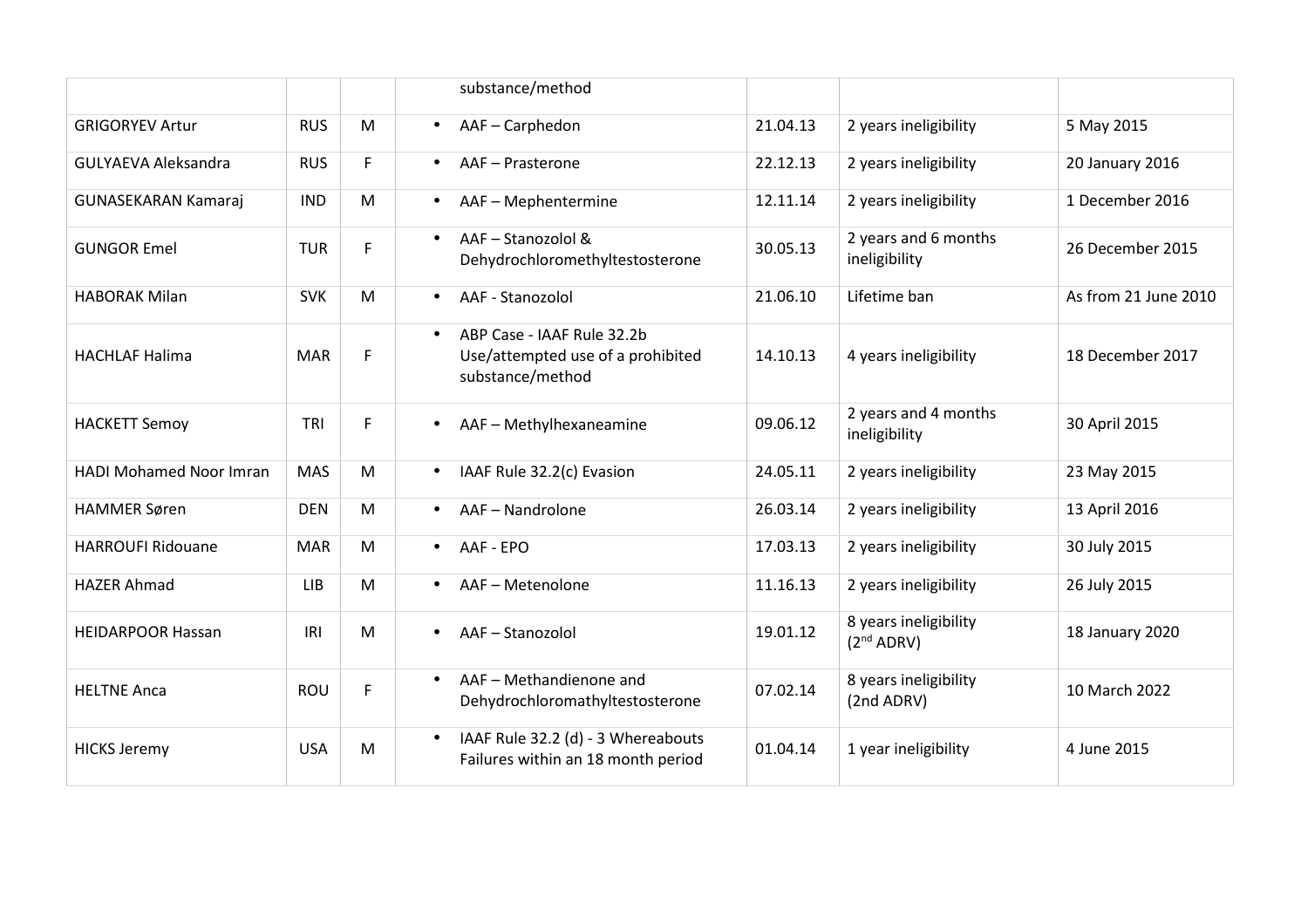| <b>ISTOMINOV Oleg</b>               | <b>KAZ</b> | M  | AAF - Stanozolol & Methandienone<br>$\bullet$                                                    | 15.06.13 | 2 years ineligibility                    | 14 June 2015     |
|-------------------------------------|------------|----|--------------------------------------------------------------------------------------------------|----------|------------------------------------------|------------------|
| ISHOVA (née GORBUNOVA)<br>Ekaterina | <b>RUS</b> | F  | ABP Case - IAAF Rule 32.2b<br>$\bullet$<br>Use/attempted use of a prohibited<br>substance/method | 12.07.11 | 2 years ineligibility                    | 22 October 2015  |
| <b>IVANOVA Yevgeniya</b>            | <b>RUS</b> | F  | $AAF -$<br>$\bullet$<br>Dehydrochloromethyltestosterone                                          | 01.08.14 | 2 years ineligibility                    | 12 August 2016   |
| <b>IYOHA Lucky</b>                  | <b>NGR</b> | M  | AAF - Metenolone<br>$\bullet$                                                                    | 21.06.13 | 2 years ineligibility                    | 13 June 2015     |
| JAMALUDIN Norjannah<br>Hafiszah     | MAS        | F  | IAAF Rule $32.2(c)$ – Evasion<br>$\bullet$                                                       | 24.05.11 | 2 years ineligibility                    | 23 May 2015      |
| <b>JAYARAJ J</b>                    | <b>IND</b> | M  | AAF-Stanozolol<br>$\bullet$                                                                      | 15.03.13 | 2 years ineligibility                    | 11 April 2015    |
| <b>JELAGAT Liliane</b>              | <b>KEN</b> | F  | $AAF - EPO$<br>$\bullet$                                                                         | 29.06.13 | 2 years ineligibility                    | 18 July 2015     |
| <b>JEPKORIR Peris</b>               | <b>KEN</b> | F  | AAF - Norandrosterone<br>$\bullet$                                                               | 05.05.13 | 2 years ineligibility                    | 30 July 2015     |
| <b>JHAKAR Seema</b>                 | <b>IND</b> | F. | AAF-Stanozolol<br>$\bullet$                                                                      | 19.11.09 | 8 years ineligibility $(2^{nd}$<br>ADRV) | 30 August 2018   |
| <b>KADIR Nurul Sarah Abdul</b>      | MAS        | F  | IAAF Rule 32.2(c) Evasion<br>$\bullet$                                                           | 24.05.11 | 2 years ineligibility                    | 23 May 2015      |
| <b>KAMULYA Grigoriy</b>             | <b>UZB</b> | M  | $AAF -$<br>$\bullet$<br>Dehydrochloromethyltestosterone                                          | 14-0614  | 1 year and 8 months<br>ineligibility     | 29 February 2016 |
| <b>KANDIE Philip</b>                | <b>KEN</b> | M  | AAF - Testosterone & Norandrosterone<br>$\bullet$                                                | 26.01.14 | 2 years ineligibility                    | 15 March 2016    |
| KARACADIR Ummuhani                  | <b>TUR</b> | F  | AAF-Stanozolol<br>$\bullet$                                                                      | 02.06.13 | 2 years ineligibility                    | 24 June 2015     |
| <b>KAREIVA Natallia</b>             | <b>BLR</b> | F  | ABP Case - IAAF Rule 32.2b<br>Use/attempted use of a prohibited<br>substance/method              | 28.07.10 | 2 years ineligibility                    | 21 August 2016   |
| <b>KAUR Sarabjit</b>                | <b>IND</b> | F  | AAF-Stanozolol<br>$\bullet$                                                                      | 13.03.13 | 2 years ineligibility                    | 11 April 2015    |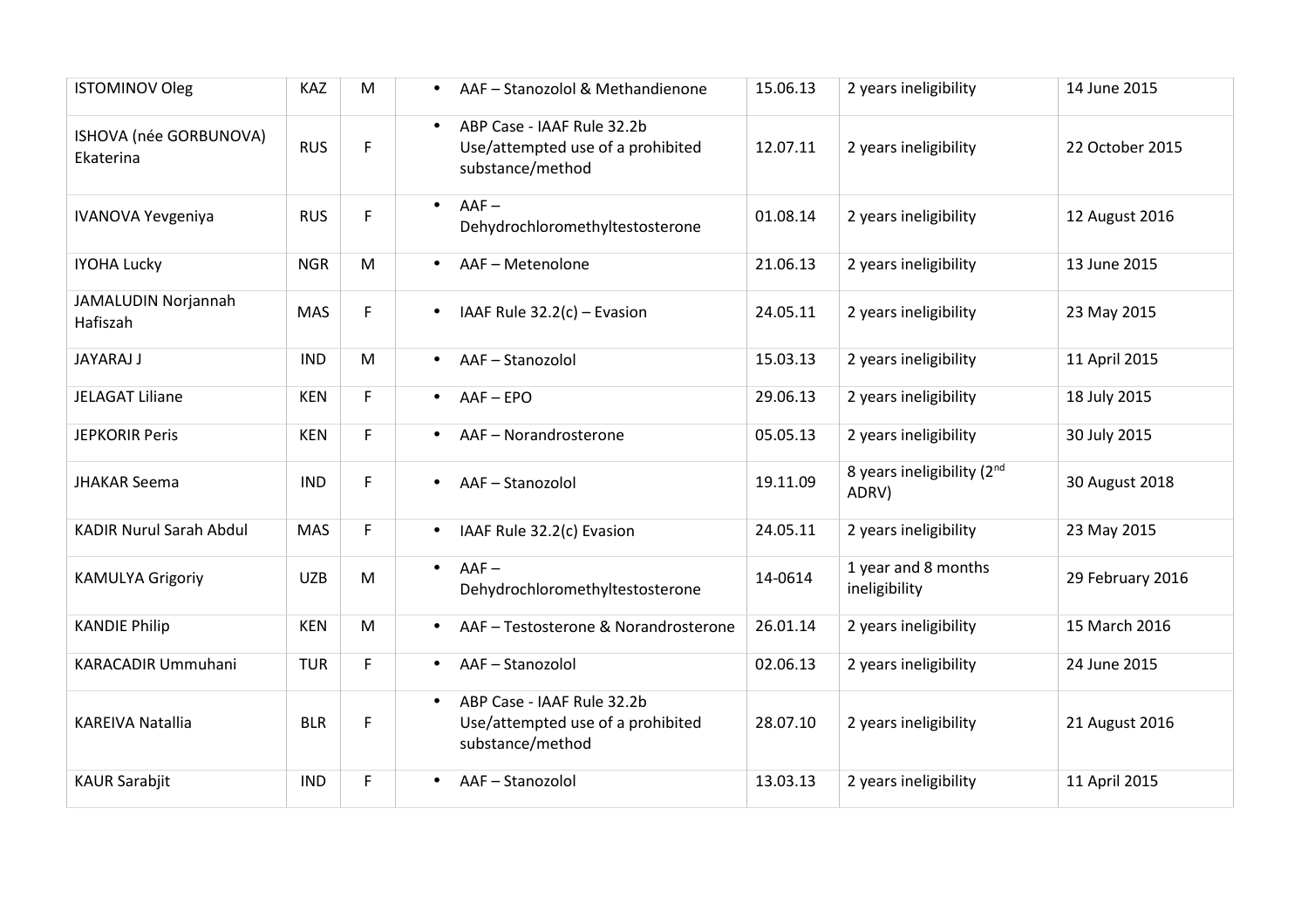| KAYA (SALMAN) Kivilcim    | <b>TUR</b> | F<br>$\bullet$              | AAF-Stanozolol                                                                      | 01.06.13             | 2 years ineligibility           | 24 June 2015                  |
|---------------------------|------------|-----------------------------|-------------------------------------------------------------------------------------|----------------------|---------------------------------|-------------------------------|
| <b>KHARE Durgesh</b>      | <b>IND</b> | M<br>$\bullet$              | AAF-Stanozolol                                                                      | 14.03.13             | 2 years ineligibility           | 11 April 2015                 |
| KHIZBULIN Andreï          | <b>RUS</b> | $\bullet$<br>M              | $AAF -$<br>Dehydrochloromethyltestosterone                                          | 12.07.14             | 2 years ineligibility           | 21 July 2016                  |
| <b>KHOMUTOV Dimitriy</b>  | <b>RUS</b> | M<br>$\bullet$              | AAF-Metenolone                                                                      | 14.07.14             | 2 years ineligibility           | 27 July 2016                  |
| KHORZANENKO Irina         | <b>RUS</b> | F.<br>$\bullet$             | AAF-Stanozolol                                                                      | 18.08.04             | Life ban (2 <sup>nd</sup> ADRV) | Life ban                      |
| KIMAIYO Isaac Kemboi      | <b>KEN</b> | M<br>$\bullet$              | AAF - Norandrosterone                                                               | 19.05.13             | 2 years ineligibility           | 22 March 2016                 |
| KIMETTO Viola Chelangat   | <b>KEN</b> | F<br>$\bullet$              | AAF - Norandrosterone                                                               | 01.12.13             | 2 years ineligibility           | 11 October 2016               |
| KIPLIMO Jacqueline Nytepi | <b>KEN</b> | F<br>$\bullet$              | AAF-Norandrosterone                                                                 | 07.04.13             | 2 years ineligibility           | 4 January 2016                |
| KIPROTICH Abraham         | <b>FRA</b> | M<br>$\bullet$              | AAF-EPO                                                                             | 17.11.13             | 2 years ineligibility           | 5 October 2016                |
| KIZILDAG KALE Esen        | <b>TUR</b> | $\bullet$<br>F              | $AAF -$<br>Dehydrochloromethyltestosterone                                          | 01.06.13             | 2 years ineligibility           | 25 June 2015                  |
| <b>KOEKEMOER Andre</b>    | <b>RSA</b> | $\bullet$<br>M<br>$\bullet$ | AAF-Stanozolol<br>AAF-Testosterone                                                  | 08.02.12<br>23.07.13 | 8 years ineligibility           | 22 July 2021                  |
| <b>KOKKINARIOU Irini</b>  | <b>GRE</b> | $\bullet$<br>F              | ABP Case - IAAF Rule 32.2b<br>Use/attempted use of a prohibited<br>substance/method | 02.07.09             | 4 years ineligibility           | 26 <sup>th</sup> October 2015 |
| KOMAROVA Svetlana         | <b>RUS</b> | F<br>$\bullet$              | AAF-Oxandrolone                                                                     | 22.12.13             | 2 years ineligibility           | 9 <sup>th</sup> January 2016  |
| <b>KONOPKA Mikulas</b>    | <b>SVK</b> | M<br>$\bullet$              | AAF - Methandienone                                                                 | 13.05.08             | Life ban (2 <sup>nd</sup> ADRV) | Life ban                      |
| <b>KOPPELAAR Rutger</b>   | <b>NED</b> | M<br>$\bullet$              | AAF-Testosterone                                                                    | 31.05.14             | 2 years ineligibility           | 16 July 2016                  |
| KORSHUNOVA Anastasyia     | <b>RUS</b> | F                           | $AAF -$<br>$\bullet$                                                                | 27.06.13             | 2 years ineligibility           | 3 July 2015                   |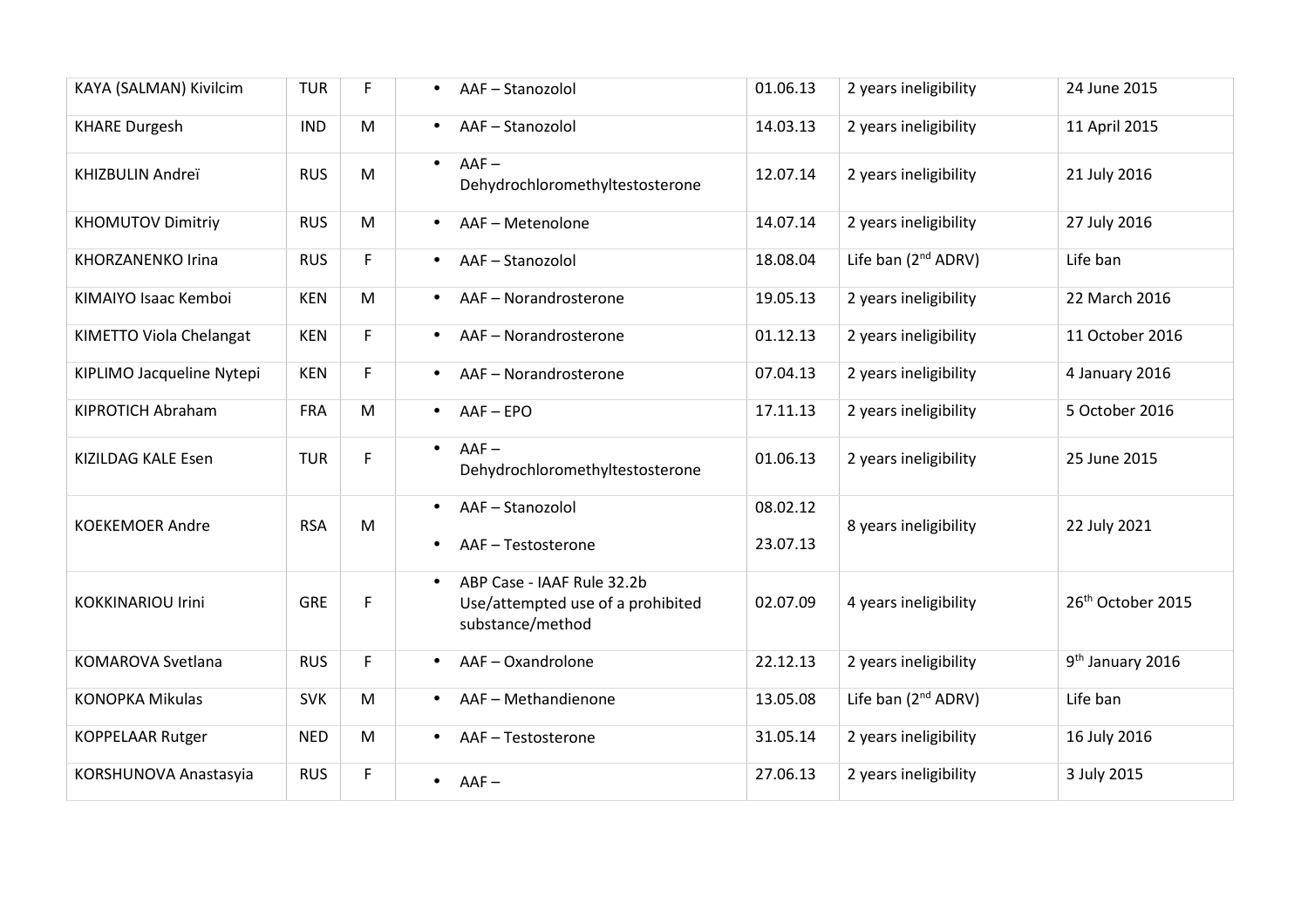|                            |            |    | Dehydrochloromethyltestosterone                                                     |          |                                                 |                   |
|----------------------------|------------|----|-------------------------------------------------------------------------------------|----------|-------------------------------------------------|-------------------|
| <b>KORUR Cansu</b>         | <b>TUR</b> | F. | $AAF -$<br>$\bullet$<br>Dehydrochloromethyltestosterone                             | 11.06.13 | 2 years ineligibility                           | 25 June 2015      |
| KOSTETSKAYA Ekaterina      | <b>RUS</b> | F. | ABP Case - IAAF Rule 32.2b<br>Use/attempted use of a prohibited<br>substance/method | 30.08.11 | 2 years ineligibility                           | 20 January 20115  |
| KOZHAKHMETOVA Ayman        | KAZ        | F  | AAF-Testosterone & EPO<br>$\bullet$                                                 | 18.08.13 | 2 years ineligibility                           | 11 September 2015 |
| KRIVELYOVA Svetlana        | <b>RUS</b> | F. | AAF-Oxandrolone<br>$\bullet$                                                        | 18.08.04 | 2 years ineligibility                           | 1 April 2015      |
| <b>KRUGLYAKOV Valentin</b> | <b>RUS</b> | M  | AAF - Nandrolone<br>$\bullet$                                                       | 13.02.13 | 4 years ineligibility                           | 20 February 2017  |
| <b>KRYZA Wioletta</b>      | <b>POL</b> | F. | AAF-Testosterone                                                                    | 22.07.12 | 8 years ineligibility<br>(2 <sup>nd</sup> ADRV) | 21 July 2020      |
| <b>KUMAR Dharmender</b>    | <b>IND</b> | M  | AAF-Boldenone                                                                       | 26.12.13 | 2 years ineligibility                           | 23 January 2016   |
| <b>KUMA Eyerusalem</b>     | <b>ETH</b> | F. | $AAF - EPO$<br>$\bullet$                                                            | 20.10.13 | 2 years ineligibility                           | 17 November 2015  |
| <b>KUMAR Gaurav</b>        | <b>IND</b> | M  | AAF - Norandrosterone<br>$\bullet$                                                  | 23.09.13 | 2 years ineligibility                           | 29 October 2015   |
| <b>KUMAR Naveen</b>        | <b>IND</b> | M  | AAF - Exogenous Steroids<br>$\bullet$                                               | 06.06.14 | 2 years ineligibility                           | 9 July 2016       |
| <b>KUMAR Shalendra</b>     | <b>IND</b> | M  | AAF - Methylhexaneamine, Trenbolone<br>$\bullet$                                    | 14.03.13 | 3 years ineligibility                           | 15 April 2016     |
| <b>KUMAR Sunil</b>         | <b>IND</b> | M  | AAF - Metandienone<br>$\bullet$                                                     | 06.06.14 | 2 years ineligibility                           | 1 July 2016       |
| <b>KUMAR Surender</b>      | <b>IND</b> | M  | AAF - Metandienone & Testosterone<br>$\bullet$                                      | 06.12.13 | 2 years ineligibility                           | 29 December 2015  |
| <b>KURT Yeliz</b>          | <b>TUR</b> | F  | AAF-Stanozolol<br>$\bullet$                                                         | 07.06.13 | 2 years ineligibility                           | 25 June 2015      |
| <b>KURTES Ozge</b>         | <b>TUR</b> | F. | AAF-Stanozolol<br>$\bullet$                                                         | 25.05.13 | 2 years ineligibility                           | 25 June 2015      |
| <b>KUTTI Shine</b>         | <b>IND</b> | M  | AAF-Norandrosterone                                                                 | 13.03.13 | 2 years ineligibility                           | 9 April 2015      |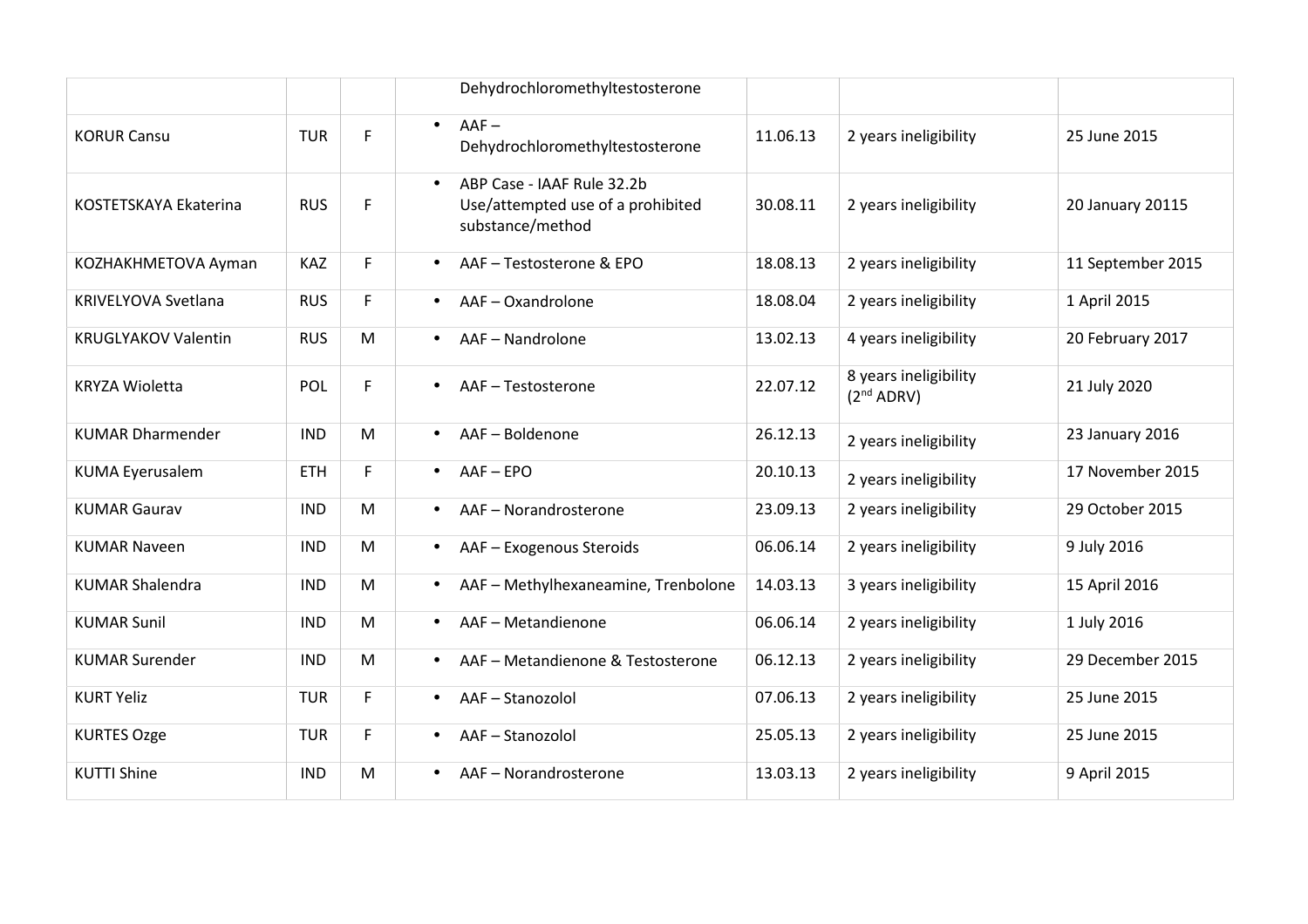| <b>LAPCIN Serkan</b>         | <b>TUR</b> | M  | $\bullet$ | AAF - Furosemide                                            | 08.06.13 | 2 years ineligibility           | 26 June 2015      |
|------------------------------|------------|----|-----------|-------------------------------------------------------------|----------|---------------------------------|-------------------|
| LAR NEW Saw Mar              | <b>MYA</b> | F. | $\bullet$ | AAF-Testosterone                                            | 15.12.13 | 2 years ineligibility           | 31 December 2015  |
| LASHMANOVA Elena             | <b>RUS</b> | F  | $\bullet$ | AAF-GW1516                                                  | 04.01.14 | 2 years ineligibility           | 25 February 2016  |
| LAXMI Udaya                  | <b>IND</b> | F  | $\bullet$ | AAF - Methylhexaneamine                                     | 05.06.13 | 2 years ineligibility           | 19 November 2015  |
| <b>LICCIARDI Devis</b>       | <b>ITA</b> | M  | $\bullet$ | IAAF Rule 32.2 (e) - Tampering                              | 21.09.13 | 3 years ineligibility           | 25 September 2016 |
| <b>LICHTENEGGER Elmar</b>    | <b>AUT</b> | M  | $\bullet$ | AAF-Norandrosterone                                         | 20.11.07 | Life ban (2 <sup>nd</sup> ADRV) | Life ban          |
| LING Yee Yi                  | MAS        | F. | $\bullet$ | IAAF Rule 32.2 (c) - Evasion                                | 24.05.11 | 2 years ineligibility           | 23 May 2015       |
| <b>LODS Pierre Adrien</b>    | <b>FRA</b> | M  | $\bullet$ | IAAF Rule $32.2$ (c) - Evasion                              | 02.12.12 | 2 years ineligibility           | 6 May 2015        |
| LOGUTENKOVA Natalya          | <b>RUS</b> | F. | $\bullet$ | AAF-GW1516                                                  | 30.03.13 | 2 years ineligibility           | 17 April 2015     |
| <b>LOPEZ FERREIRA Daniel</b> | <b>BRA</b> | M  | $\bullet$ | AAF - Phentermine                                           | 09.08.09 | Lifetime ineligibility          | Life ban          |
| LOZANO DE PEDRO Alberto      | <b>ESP</b> | M  | $\bullet$ | $AAF - EPO$                                                 | 28.07.13 | 2 years ineligibility           | 27 August 2015    |
| <b>MAKHROUT Aziz</b>         | <b>MAR</b> | M  | $\bullet$ | IAAF Rule 32.2 (c) - Refusal to submit<br>to doping control | 08.04.14 | 2 years ineligibility           | 7 June 2016       |
| <b>MALIK Amit</b>            | <b>IND</b> | M  | $\bullet$ | AAF - Exogenous Steroids                                    | 07.08.14 | 2 years ineligibility           | 8 September 2016  |
| <b>MALIK Sumit</b>           | <b>IND</b> | M  | $\bullet$ | AAF-Drostanolone                                            | 05.12.13 | 2 years ineligibility           | 18 May 2016       |
| <b>MALMQVIST Mikael</b>      | <b>SWE</b> | M  | $\bullet$ | AAF-Methandienone                                           | 17.06.14 | 2 years ineligibility           | 31 July 2016      |
| <b>MANISHA</b>               | <b>IND</b> | F  | $\bullet$ | AAF-Metenolone                                              | 10.03.14 | 2 years ineligibility           | 14 April 2016     |
| <b>MARGHIEVA Zalina</b>      | <b>MDA</b> | F  | $\bullet$ | $AAF -$<br>Dehydrochloromethyltestosterone &<br>Stanozolol  | 20.08.09 | 2 years ineligibility           | 23 July 2015      |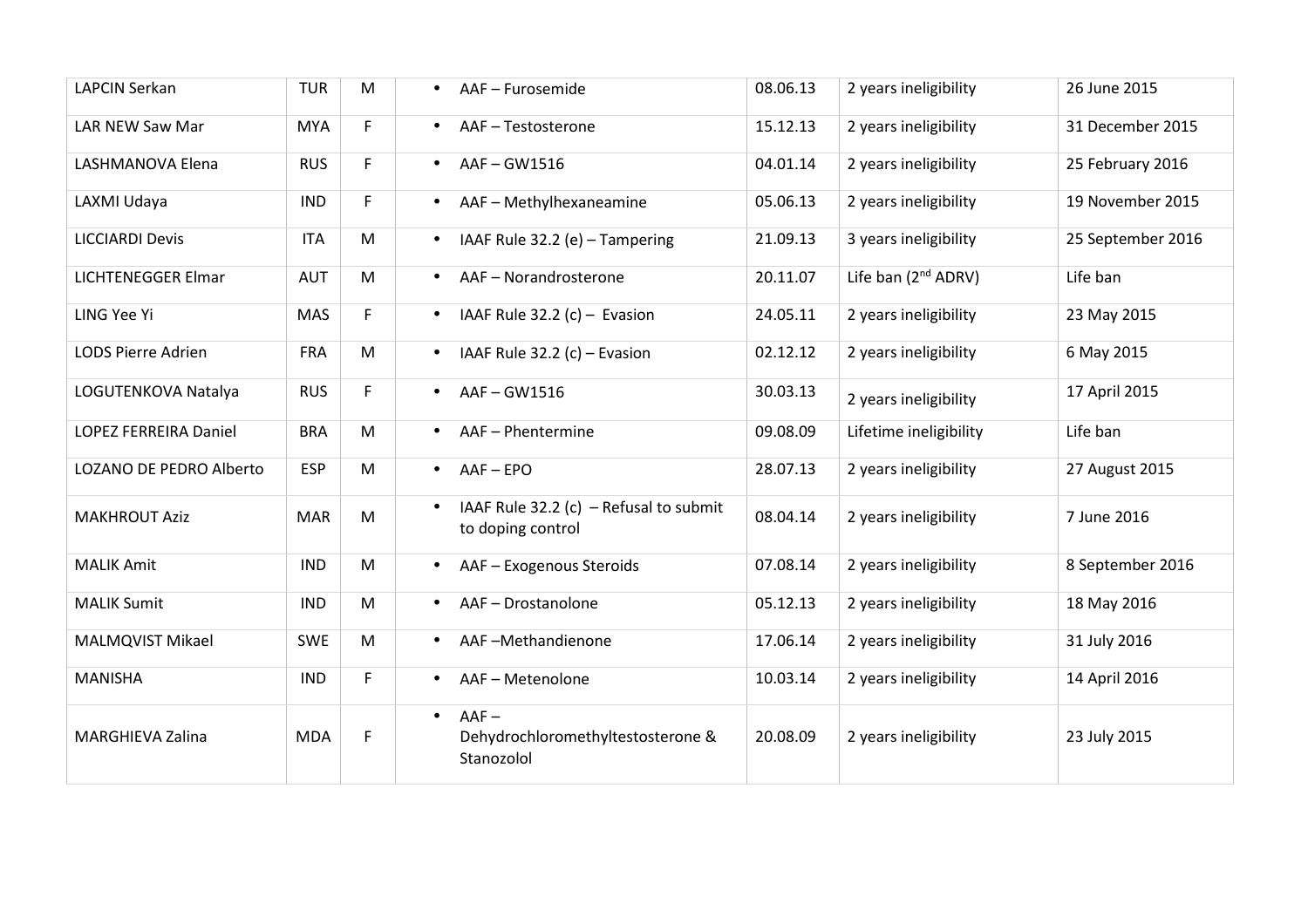| <b>MARCIN Himik</b>                     | <b>SWE</b> | M | AAF - Stanozolol, Norandrosterone &<br>$\bullet$                                                                                                | 03.06.14 | 3 years ineligibility   | 31 July 2017    |
|-----------------------------------------|------------|---|-------------------------------------------------------------------------------------------------------------------------------------------------|----------|-------------------------|-----------------|
| <b>MARIC Martin</b>                     | <b>CRO</b> | M | AAF-SARMs<br>$\bullet$                                                                                                                          | 13.07.14 | 2 years ineligibility   | 5 August 2016   |
| <b>MAXIM Simona Raula</b>               | ROU        | F | IAAF Rule $32.2$ (c) - Evasion<br>$\bullet$                                                                                                     | 01.08.13 | 4 years ineligibility   | 7 August 2017   |
| MCPHERSON Inika                         | <b>USA</b> | F | AAF - Benzoylecgonine<br>$\bullet$                                                                                                              | 29.06.14 | 21 months ineligibility | 26 April 2016   |
| MEDVEDEVA Ekaterina                     | <b>RUS</b> | F | AAF-EPO<br>$\bullet$                                                                                                                            | 19.05.13 | 2 years ineligibility   | 12 June 2015    |
| MEGDOUD Reda                            | <b>ALG</b> | M | AAF - Metenolone & Stanozolol<br>$\bullet$                                                                                                      | 16.05.12 | 3 years ineligibility   | 5 June 2015     |
| <b>MEHRDELAN Shahin</b>                 | IRI        | M | AAF-Stanozolol<br>$\bullet$                                                                                                                     | 13.06.14 | 2 years ineligibility   | 25 July 2016    |
| MIKHNEVICH Natallia                     | <b>BLR</b> | F | AAF-Stanozolol<br>$\bullet$                                                                                                                     | 12.04.13 | 2 years ineligibility   | 11 April 2015   |
| MIKHNEVICH Andrei                       | <b>BLR</b> | M | AAF - Clenbuterol, Methandienone &<br>Oxandrolone                                                                                               | 06.08.05 | Life ban                | Life ban        |
| <b>MOHAMMED Baba</b>                    | <b>IND</b> | M | AAF-Stanozolol<br>$\bullet$                                                                                                                     | 08.07.14 | 2 years ineligibility   | 24 July 2016    |
| MOKEEVA Nadezhda                        | <b>RUS</b> | F | AAF-SARMs<br>$\bullet$                                                                                                                          | 23.03.14 | 2 years ineligibility   | 2 April 2016    |
| <b>MOKIN Stanislav</b>                  | <b>RUS</b> | M | IAAF Rule 32.2 (f) - Possession of a<br>$\bullet$<br>prohibited substance<br>IAAF Rule 32.2 (b) - Use of a prohibited<br>$\bullet$<br>substance | 25.04.14 | 2 years ineligibility   | 12 October 2016 |
| <b>MORAD Omar Ahmad</b>                 | <b>KUW</b> | M | AAF - Methylhexaneamine<br>$\bullet$                                                                                                            | 27.04.13 | 2 years ineligibility   | 14 May 2015     |
| <b>MOREIRA Marcelo</b>                  | <b>BRA</b> | M | AAF - Mephentermine<br>$\bullet$                                                                                                                | 18.04.09 | Life ban                | Life ban        |
| <b>MORENO CANCHON Blanca</b><br>Liliana | COL        | F | AAF - Triamterene                                                                                                                               | 08.12.13 | 2 years ineligibility   | 20 January 2016 |
| <b>MORENO Edder Cesar</b>               | COL        | M | AAF-Stanozolol                                                                                                                                  | 16.02.14 | 2 years ineligibility   | 11 March 2016   |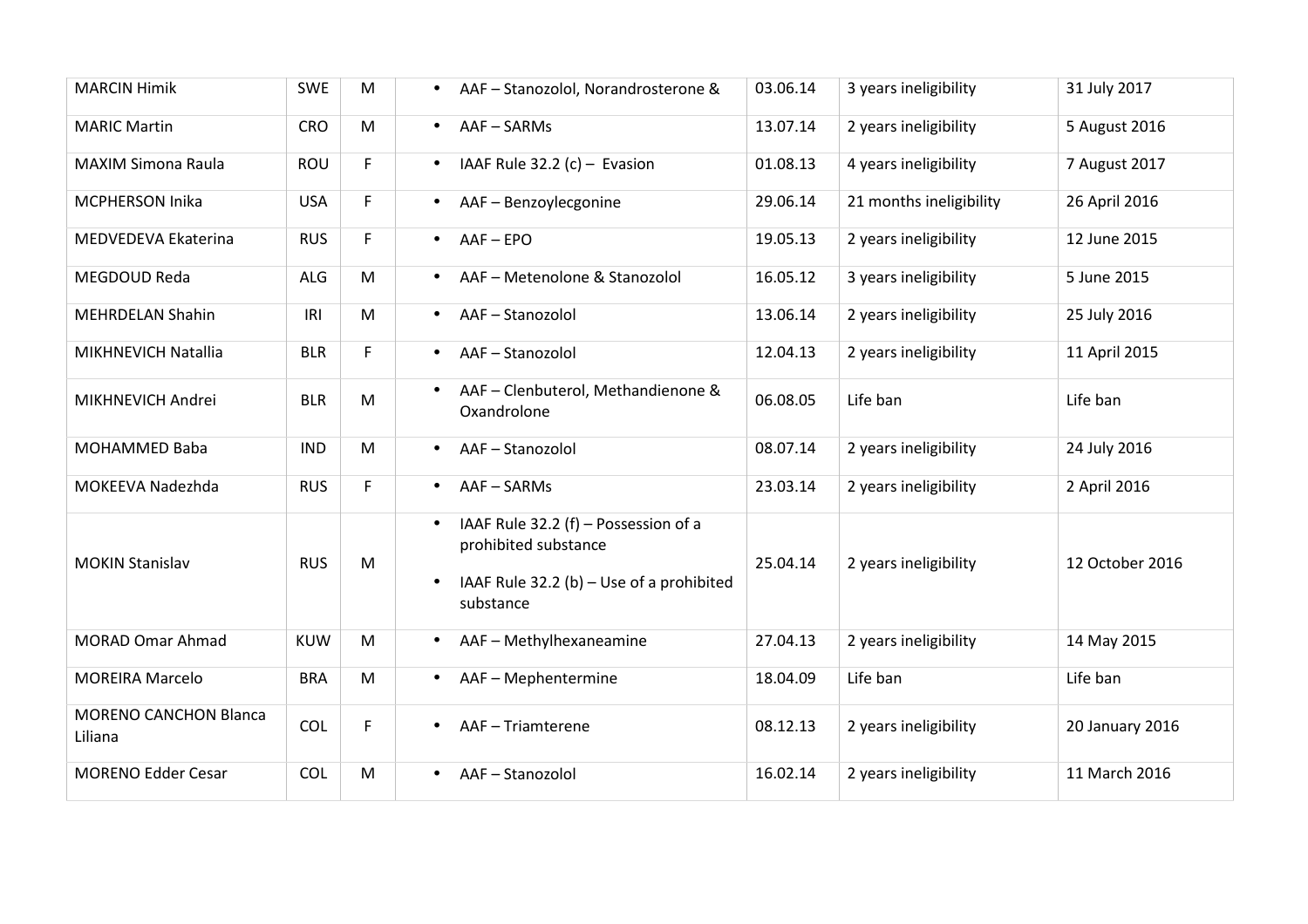| <b>MORGADO Marco</b>               | POR        | M  | AAF-EPO<br>$\bullet$<br>ABP Case - IAAF Rule 32.2b<br>Use/attempted use of a prohibited<br>substance/method | 29.10.11 | 6 years ineligibility           | 24 February 2019  |
|------------------------------------|------------|----|-------------------------------------------------------------------------------------------------------------|----------|---------------------------------|-------------------|
| MOROZOV Sergey                     | <b>RUS</b> | M  | ABP Case - IAAF Rule 32.2b<br>$\bullet$<br>Use/attempted use of a prohibited<br>substance/method            | 25.02.11 | Life ban (2 <sup>nd</sup> ADRV) | Life ban          |
| MTHANGAYI Lindikhaya               | <b>RSA</b> | M  | AAF - Mehandienone<br>$\bullet$                                                                             | 22.09.13 | 4 years ineligibility           | 21 September 2017 |
| <b>MULLINGS Steve</b>              | <b>JAM</b> | M  | AAF - Furosemide<br>$\bullet$                                                                               | 24.06.11 | Life ban (2 <sup>nd</sup> ADRV) | Life ban          |
| MURAGA Julia Mumbi                 | <b>KEN</b> | F  | AAF-EPO<br>$\bullet$                                                                                        | 14.09.14 | 2 years ineligibility           | 13 September 2016 |
| MUTAI Julius Kiprono               | <b>KEN</b> | M  | AAF - Norandrosterone<br>$\bullet$                                                                          | 01.12.13 | 2 years ineligibility           | 7 May 2016        |
| NAIMOVA Tezdzhan                   | <b>BUL</b> | F. | AAF - Drostanolone<br>$\bullet$                                                                             | 03.03.13 | Life ban (2 <sup>nd</sup> ADRV) | Life ban          |
| <b>NDIRANGU Alice</b>              | <b>KEN</b> | F  | AAF - Methandienone & Clenbuterol<br>$\bullet$                                                              | 16.12.12 | 4 years ineligibility           | 25 May 2017       |
| <b>NISHA</b>                       | <b>IND</b> | F. | AAF - Methandienone<br>$\bullet$                                                                            | 24.09.13 | 2 years ineligibility           | 20 October 2015   |
| <b>NOUJANI Nadia</b>               | <b>MAR</b> | F. | $AAF - EPO$<br>$\bullet$                                                                                    | 26.04.14 | 2 years ineligibility           | 1 July 2016       |
| <b>NYANKABARIA James</b><br>Maunga | <b>KEN</b> | M  | AAF - Norandrosterone<br>$\bullet$                                                                          | 02.12.12 | 2 years ineligibility           | 14 November 2015  |
| <b>OLCUN Simge</b>                 | <b>TUR</b> | F  | AAF - Metenolone<br>$\bullet$                                                                               | 12.06.13 | 2 years ineligibility           | 26 June 2015      |
| <b>OOMON Raja</b>                  | <b>IND</b> | M  | AAF-Stanozolol<br>$\bullet$                                                                                 | 24.05.14 | 2 years ineligibility           | 11 June 2016      |
| <b>ORNELAS Hélder</b>              | <b>POR</b> | M  | ABP Case - IAAF Rule 32.2b<br>$\bullet$<br>Use/attempted use of a prohibited<br>substance/method            | 08.03.10 | 4 years ineligibility           | 12 January 2016   |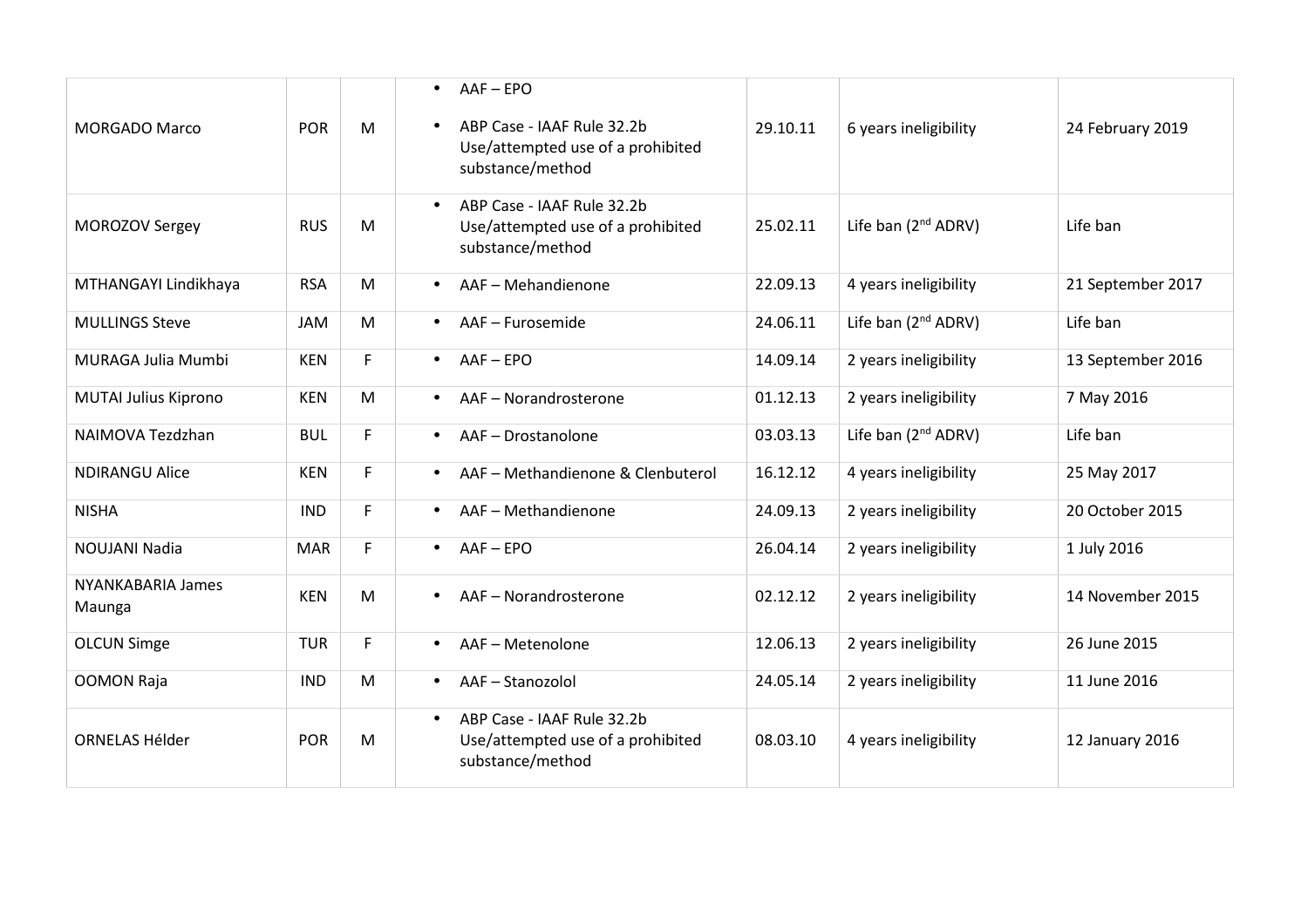| <b>OSTAPCHUK Nadzeya</b>         | <b>BLR</b> | F  | $\bullet$ | AAF - Formestane & 4-<br>Hydroxytestosterone<br>AAF - Metenolone | 13.08.05<br>05.08.12 | 4 years ineligibility                | 14 August 2016    |
|----------------------------------|------------|----|-----------|------------------------------------------------------------------|----------------------|--------------------------------------|-------------------|
| <b>OZALAN Urfan</b>              | <b>TUR</b> | M  | $\bullet$ | AAF-Metenolone                                                   | 12.06.13             | 2 years ineligibility                | 26 June 2015      |
| <b>OZDEMIR GUNES Gulsum</b>      | <b>TUR</b> | F. | $\bullet$ | AAF-Stanozolol                                                   | 01.05.13             | 2 years ineligibility                | 7 June 2015       |
| <b>PAL Sachin</b>                | <b>IND</b> | M  | $\bullet$ | AAF - Drostanolone                                               | 12.03.13             | 2 years ineligibility                | 10 April 2015     |
| PANTIUSHIN Evgeniy               | <b>RUS</b> | M  | $\bullet$ | AAF - Prednisolone                                               | 13.09.14             | 9 months ineligibility               | 30 June 2015      |
| PATEL Jagdish                    | <b>IND</b> | M  | $\bullet$ | AAF-Norandrosterone                                              | 28.08.13             | 6 years ineligibility                | 11 September 2019 |
| PAUSHKINA Elena                  | <b>RUS</b> | F  | $\bullet$ | AAF-Clenbuterol                                                  | 23.04.16             | 2 years ineligibility                | 23 April 2016     |
| PAUSHKINA Olga                   | <b>RUS</b> | F  | $\bullet$ | AAF-Clenbuterol                                                  | 23.04.16             | 2 years ineligibility                | 23 April 2016     |
| <b>PAVLYSH Vita</b>              | <b>UKR</b> | F. | $\bullet$ | AAF-Stanozolol                                                   | 05.03.04             | Life ban (2 <sup>nd</sup> ADRV)      | Life ban          |
| PECHERINA Yevgeniya              | <b>RUS</b> | F  | $\bullet$ | $AAF -$<br>Dehydrochloromethyltestosterone                       | 23.06.13             | 10 years ineligibility               | 23 June 2023      |
| PEREIRA DE JESUS José<br>Roberto | <b>BRA</b> | M  |           | AAF - Methyltestosterone, Tamoxifen<br>and Chlortalidone         | 03.11.13             | 2 years ineligibility                | 2 November 2015   |
| PERSICO Graziella                | <b>ITA</b> | F. | $\bullet$ | AAF - Betamehasone                                               | 06.07.14             | 2 years ineligibility                | 5 July 2016       |
| PICHOT Fatima                    | <b>FRA</b> | F  | $\bullet$ | IAAF Rule 32.2 (c) - Refusal to submit<br>to doping control      | 29.09.12             | 2 years ineligibility                | 26 April 2015     |
| PISCHALNIKOVA Darya              | <b>RUS</b> | F. |           | AAF-Oxandrolone                                                  | 20.05.12             | 10 years ineligibility (2nd<br>ADRV) | 1 November 2022   |
| PISKUNOV Vladyslav               | <b>UKR</b> | M  | $\bullet$ | AAF - Drostanolone                                               | 08.08.05             | Life ban (2 <sup>nd</sup> ADRV)      | Life ban          |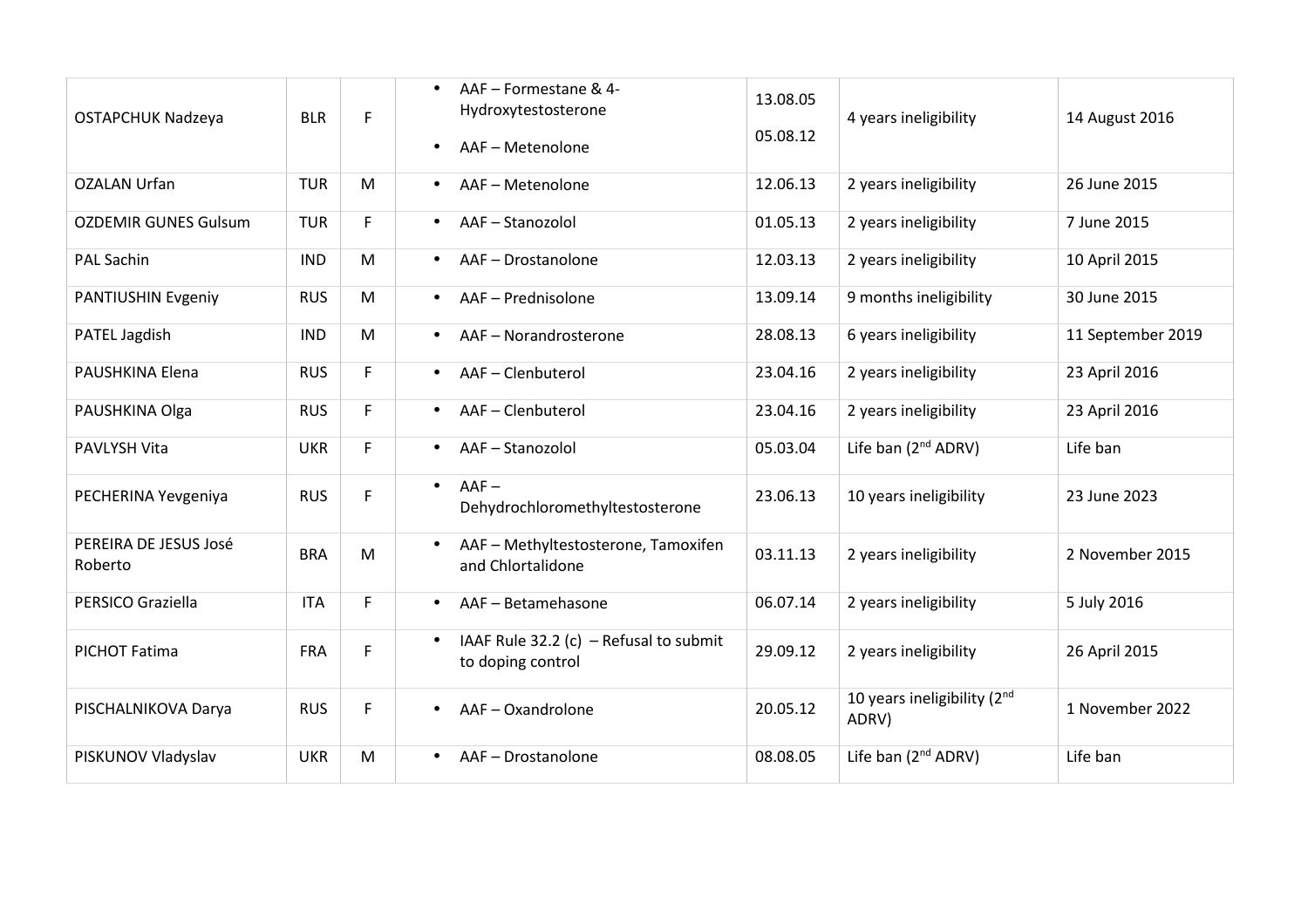| PIZHANKOVA Darya                    | <b>UKR</b> | F  | AAF - Drostanolone<br>$\bullet$                                                                                                    | 14.08.13             | Life ban                        | Life ban          |
|-------------------------------------|------------|----|------------------------------------------------------------------------------------------------------------------------------------|----------------------|---------------------------------|-------------------|
| POLYCHRONIOU Christos               | <b>GRE</b> | M  | IAAF Rule 32.2 (c) - Refusal to submit<br>$\bullet$<br>to doping control                                                           | 18.03.08             | Life ban (2 <sup>nd</sup> ADRV) | Life ban          |
| POSSATI MICHIUYE Eloita<br>Catarina | <b>BRA</b> | F. | AAF - Oxandrolone and Testosterone<br>$\bullet$                                                                                    | 17.11.13             | 2 years ineligibility           | 16 November 2015  |
| <b>POTGIETER Martinique</b>         | <b>RSA</b> | F. | AAF - Phentermine and Furosemide<br>$\bullet$                                                                                      | 01.06.14             | 2 years ineligibility           | 31 May 2016       |
| PRAH Kofi Amoah                     | <b>GER</b> | M  | AAF - Cocaine<br>$\bullet$<br>IAAF Rule 40.11.b - Violation of the<br>prohibition of Participation during<br>ineligibility         | 05.07.09<br>16.02.14 | 2 years ineligibility           | 15 February 2016  |
| <b>PUMPER Susanne</b>               | <b>AUT</b> | F  | IAAF Rule 32.2 (f) - Possession of a<br>$\bullet$<br>Prohibited Substance or a Prohibited<br>Method                                | 01.02.09             | 8 years ineligibility           | 5 March 2020      |
| PUSCASU Catalina                    | ROU        | F  | AAF - Drostanolone<br>$\bullet$                                                                                                    | 30.08.14             | 2 years ineligibility           | 29 September 2016 |
| <b>RASHEED Harun</b>                | <b>MAS</b> | M  | IAAF Rule 32.2 (h) -<br>$\bullet$<br>Administration/attempted<br>administration to any athlete of a<br>prohibited substance/method |                      | 10 years ineligibility          | 11 September 2021 |
| <b>RAHIMIAN Ebrahim</b>             | IRI        | M  | $AAF - EPO$<br>$\bullet$                                                                                                           | 09.08.13             | 2 years ineligibility           | 3 September 2015  |
| RAMADHANI Sara                      | <b>TAN</b> | F  | AAF - Isometheptene<br>$\bullet$                                                                                                   | 12.01.14             | 2 years ineligibility           | 31 March 2016     |
| RAMIREZ MANASE Leidy                | <b>DOM</b> | F. | AAF-Stanozolol<br>$\bullet$                                                                                                        | 29.05.14             | 2 years ineligibility           | 20 July 2016      |
| <b>RAMZY Naim</b>                   | <b>LIB</b> | M  | AAF - Metenolone<br>$\bullet$                                                                                                      | 07.06.13             | 2 years ineligibility           | 26 July 2015      |
| <b>RANDALL Allison</b>              | <b>JAM</b> | F  | AAF - Hydrochlorothiazide<br>$\bullet$                                                                                             | 21.06.13             | 2 years ineligibility           | 20 June 2015      |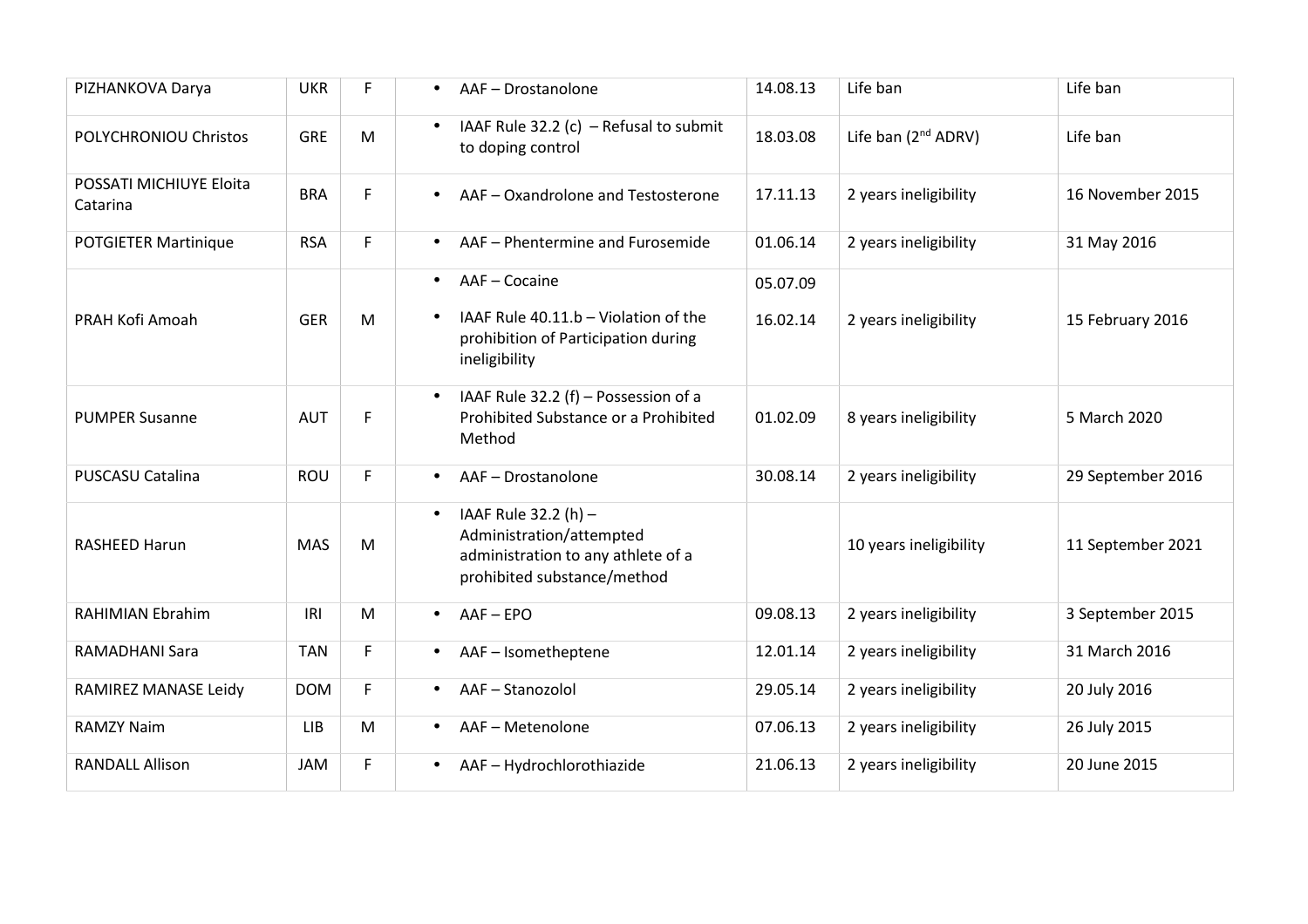| <b>RAUKTYS Tomas</b>      | <b>IRL</b> | M  | AAF-Stanozolol<br>$\bullet$                                                                      | 27.07.13 | 2 years ineligibility                | 14 August 2015   |
|---------------------------|------------|----|--------------------------------------------------------------------------------------------------|----------|--------------------------------------|------------------|
| REZKAYA Volha             | <b>BLR</b> | F. | $AAF -$<br>$\bullet$<br>Dehydrochloromethyltestosterone                                          | 13.10.13 | 2 years ineligibility                | 1 November 2015  |
| RIGISHVILI Salome         | <b>GEO</b> | F. | IAAF Rule 32.2 (e) - Tampering<br>$\bullet$                                                      | 23.06.13 | 2 years ineligibility                | 24 July 2015     |
| <b>RODRIGUES Idalto</b>   | <b>BRA</b> | M  | AAF - Pseudoephedrine<br>$\bullet$                                                               | 05.05.13 | 2 years ineligibility                | 4 May 2015       |
| ROSITI Ak. Hafiy Tajuddin | <b>BRU</b> | M  | AAF - Nandrolone<br>$\bullet$                                                                    | 15.12.13 | 2 years ineligibility                | 24 December 2015 |
| ROSS Joshua               | <b>AUS</b> | M  | IAAF Rule 32.2 (d) - 3 Whereabouts<br>$\bullet$<br>Failures within an 18 month period            | 03.07.13 | 1 year and 6 months<br>ineligibility | 4 June 2015      |
| RYABENKO Elena            | <b>RUS</b> | F. | AAF-Stanozolol<br>$\bullet$                                                                      | 14.07.14 | 2 years ineligibility                | 27 July 2016     |
| RYABOVA Yelena            | <b>TKM</b> | F. | AAF-<br>$\bullet$<br>Dehydrochloromethyltestosterone                                             | 11.08.13 | 2 years ineligibility                | 22 August 2015   |
| <b>RYEMYEN Mariya</b>     | <b>UKR</b> | F. | AAF - Methandienone<br>$\bullet$                                                                 | 10.01.14 | 2 years ineligibility                | 2 March 2016     |
| RYZHIKOV Vitaliy          | <b>RUS</b> | M  | AAF - Methylhexaneamine<br>$\bullet$                                                             | 20.12.14 | 1 year and 6 months<br>ineligibility | 24 June 2016     |
| <b>SAENKO Viktor</b>      | <b>RUS</b> | M  | AAF-Torasemide<br>$\bullet$                                                                      | 30.03.14 | 2 years ineligibility                | 7 April 2016     |
| <b>SAGLAM Narin</b>       | <b>TUR</b> | F. | AAF -<br>$\bullet$<br>Dehydrochloromethyltestosterone                                            | 05.06.13 | 2 years ineligibility                | 25 June 2015     |
| <b>SAHUTOGLU Tugce</b>    | <b>TUR</b> | F  | AAF-Stanozolol<br>$\bullet$                                                                      | 01.05.13 | 2 years ineligibility                | 7 June 2015      |
| <b>SAINI Sonu</b>         | <b>IND</b> | M  | AAF - Exogenous Steroids<br>$\bullet$                                                            | 06.06.13 | 2 years ineligibility                | 25 July 2015     |
| <b>SAKA Pinar</b>         | <b>TUR</b> | F. | ABP Case - IAAF Rule 32.2b<br>$\bullet$<br>Use/attempted use of a prohibited<br>substance/method | 18.06.10 | 3 years ineligibility                | 2 June 2016      |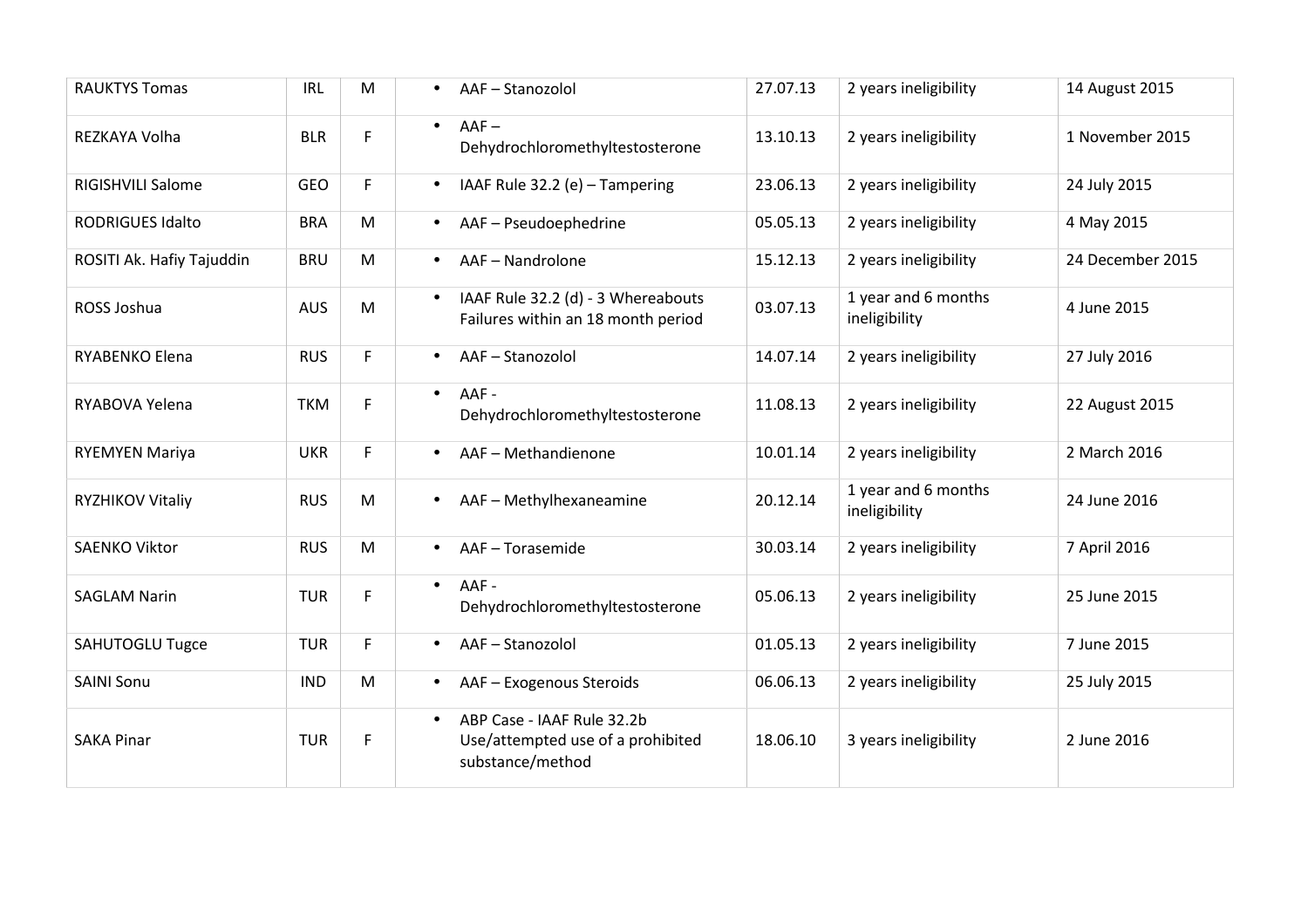| <b>SALAH SALEM Marwa</b>     | <b>BRN</b> | F. | Oxandrolone<br>$\bullet$                                                         | 28.10.13 | 2 years ineligibility                 | 1 December 2015   |
|------------------------------|------------|----|----------------------------------------------------------------------------------|----------|---------------------------------------|-------------------|
| SALOJ Jeremias               | <b>GUA</b> | M  | $AAF - EPO$<br>$\bullet$                                                         | 17.08.13 | 2 years ineligibility                 | 28 August 2015    |
| SANCHEZ MARTINEZ Sergio      | <b>ESP</b> | M  | AAF-EPO<br>$\bullet$                                                             | 28.07.13 | 2 years ineligibility                 | 25 November 2015  |
| SANDEEP                      | <b>IND</b> | M  | AAF-Stanozolol<br>$\bullet$                                                      | 04.09.14 | 2 years ineligibility                 | 18 September 2016 |
| <b>SAURABH</b>               | <b>IND</b> | M  | AAF - Methylhexaneamine<br>$\bullet$                                             | 31.01.13 | 2 years ineligibility                 | 26 May 2015       |
| <b>SAURBAEV Damir</b>        | <b>RUS</b> | M  | AAF-Bromantan<br>$\bullet$                                                       | 15.07.14 | 2 years ineligibility                 | 27 July 2016      |
| <b>SCHWAZER</b>              | <b>ITA</b> | M  | AAF-EPO<br>$\bullet$                                                             | 30.07.12 | 3 and a half years ineligibility      | 30 July 2016      |
| <b>SEMAKIN Roman</b>         | <b>RUS</b> | M  | AAF-SARMs<br>$\bullet$                                                           | 26.02.14 | 2 years ineligibility                 | 3 March 2016      |
| <b>SEN Furkan</b>            | <b>TUR</b> | M  | $AAF -$<br>$\bullet$<br>Dehydrochloromethyltestosterone                          | 05.06.13 | 2 years ineligibility                 | 25 June 2015      |
| <b>SENCAN Kaan</b>           | <b>TUR</b> | M  | AAF - Stanozolol, Drostanolone &<br>$\bullet$<br>Dehydrochloromethyltestosterone | 01.06.13 | 2 years and 6 months<br>ineligibility | 24 December 2015  |
| <b>SERDYUK Olena</b>         | <b>UKR</b> | F. | AAF - Norandrosterone<br>$\bullet$                                               | 14.04.13 | 2 years ineligibility                 | 6 June 2015       |
| <b>SEREM Benjamin Kiprop</b> | <b>KEN</b> | M  | AAF-Nandrolone<br>$\bullet$                                                      | 10.11.13 | 2 years ineligibility                 | 27 January 2016   |
| SETHI Ketki                  | <b>IND</b> | F. | AAF-Norandrosterone<br>$\bullet$                                                 | 16.08.14 | 8 years ineligibility                 | 2 September 2022  |
| SHALAMOV Vyacheslav          | <b>RUS</b> | M  | $AAF -$<br>$\bullet$<br>Dehydrochloromethyltestosterone                          | 16.04.14 | 2 years ineligibility                 | 23 April 2016     |
| SHARIKOVA Uliyana            | <b>RUS</b> | M  | AAF-Bromantan<br>$\bullet$                                                       | 30.03.14 | 2 years ineligibility                 | 7 April 2016      |
| SHARMA Laxay                 | <b>IND</b> | F  | AAF - Methylhexaneamine<br>$\bullet$                                             | 21.04.14 | 2 years ineligibility                 | 5 August 2016     |
| SHAUCHUK Viktoryia           | <b>BLR</b> | F  | $AAF -$<br>$\bullet$<br>Dehydrochloromethyltestosterone                          | 30.05.13 | 2 years ineligibility                 | 3 July 2015       |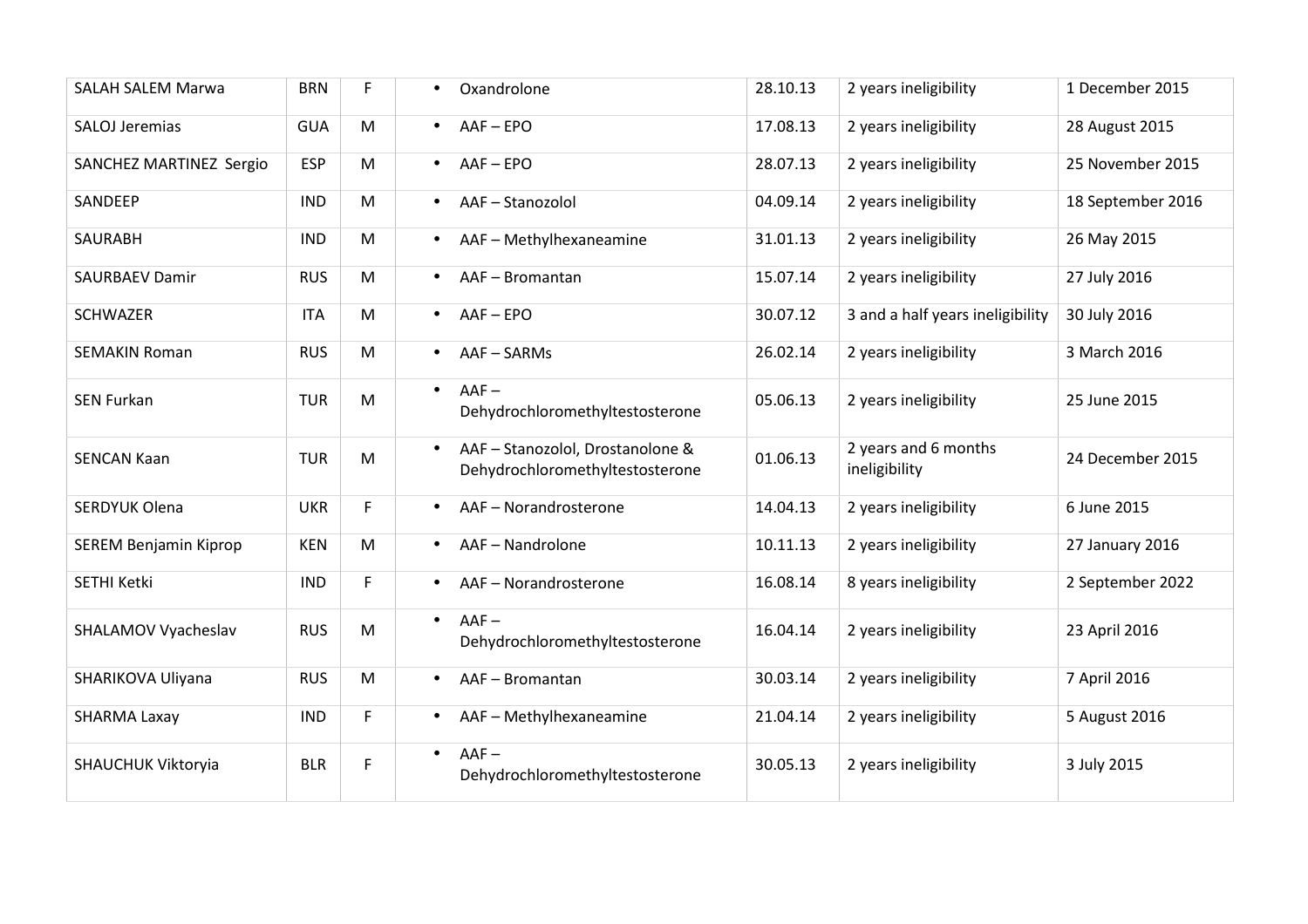|                         |            |    | ABP Case - IAAF Rule 32.2b                                                                       |          |                                     |                            |
|-------------------------|------------|----|--------------------------------------------------------------------------------------------------|----------|-------------------------------------|----------------------------|
| <b>SHAWEEN Mohammed</b> | <b>KSA</b> | M  | Use/attempted use of a prohibited<br>substance/method                                            | 12.06.11 | 3 years ineligibility               | 12 February 2016           |
| SHEKHODANOVA Natalya    | <b>RUS</b> | F. | AAF - Stanozolol<br>$\bullet$                                                                    | 22.02.04 | Life ban                            | Life ban                   |
| SHLYAKHOVA Ekaterina    | <b>RUS</b> | F. | AAF - Ostarine<br>$\bullet$                                                                      | 30.03.13 | 2 years ineligibility               | 15 April 2015              |
| <b>SIKENDER</b>         | <b>IND</b> | M  | AAF - Norandrosterone<br>$\bullet$                                                               | 07.08.14 | 2 years ineligibility               | 28 August 2016             |
| SILVA Fernando          | <b>POR</b> | M  | ABP Case - IAAF Rule 32.2b<br>$\bullet$<br>Use/attempted use of a prohibited<br>substance/method | 29.10.11 | 8 years ineligibility               | 23 September 2021          |
| SINGH Harvendra         | <b>IND</b> | M  | AAF - Norandrosterone                                                                            | 29.04.14 | 8 years ineligibility               | 2 June 2016                |
| SINGH Jagmohan          | <b>IND</b> | M  | AAF - Mephentermine<br>$\bullet$                                                                 | 12.08.13 | 2 years ineligibility               | 10 September 2015          |
| SINGH Jitinder          | <b>IND</b> | M  | AAF - Methandienone<br>$\bullet$                                                                 | 21.10.10 | Lifetime ban (2 <sup>nd</sup> ADRV) | As from 4 November<br>2010 |
| <b>SINGH Karan</b>      | <b>IND</b> | M  | AAF - Methandienone<br>$\bullet$                                                                 | 02.09.14 | 2 years ineligibility               | 24 September 2016          |
| SINGH Navtejdeep        | <b>IND</b> | M  | AAF - Drostanolone<br>$\bullet$                                                                  | 09.05.14 | 2 years ineligibility               | 4 June 2016                |
| <b>SINGH Poonam</b>     | <b>IND</b> | F  | AAF - Furosemide<br>$\bullet$                                                                    | 29.10.12 | 2 years ineligibility               | 5 May 2015                 |
| <b>SINTSOV Dimitriy</b> | <b>RUS</b> | M  | AAF-Stanozolol<br>$\bullet$                                                                      | 12.07.14 | 3 years ineligibility               | 22 July 2017               |
| SITIENEI Rita Jeptoo    | <b>KEN</b> | F. | AAF-EPO<br>$\bullet$                                                                             | 25.09.14 | 2 years ineligibility               | 29 October 2016            |
| <b>SIVAKOU Dmitry</b>   | <b>BLR</b> | M  | $AAF -$<br>$\bullet$<br>Dehydrochloromethyltestosterone                                          | 31.05.13 | 2 years ineligibility               | 3 July 2015                |
| <b>SMIKLE Traves</b>    | <b>JAM</b> | M  | AAF-Hydrochlorothiazide<br>$\bullet$                                                             | 22.06.13 | 2 years ineligibility               | 21 June 2015               |
| SOROCHUKWU Kwa Ihuefo   | <b>NGR</b> | F  | AAF - Norandrosterone                                                                            | 25.06.10 | 8 years ineligibility (2nd          | 15 August 2018             |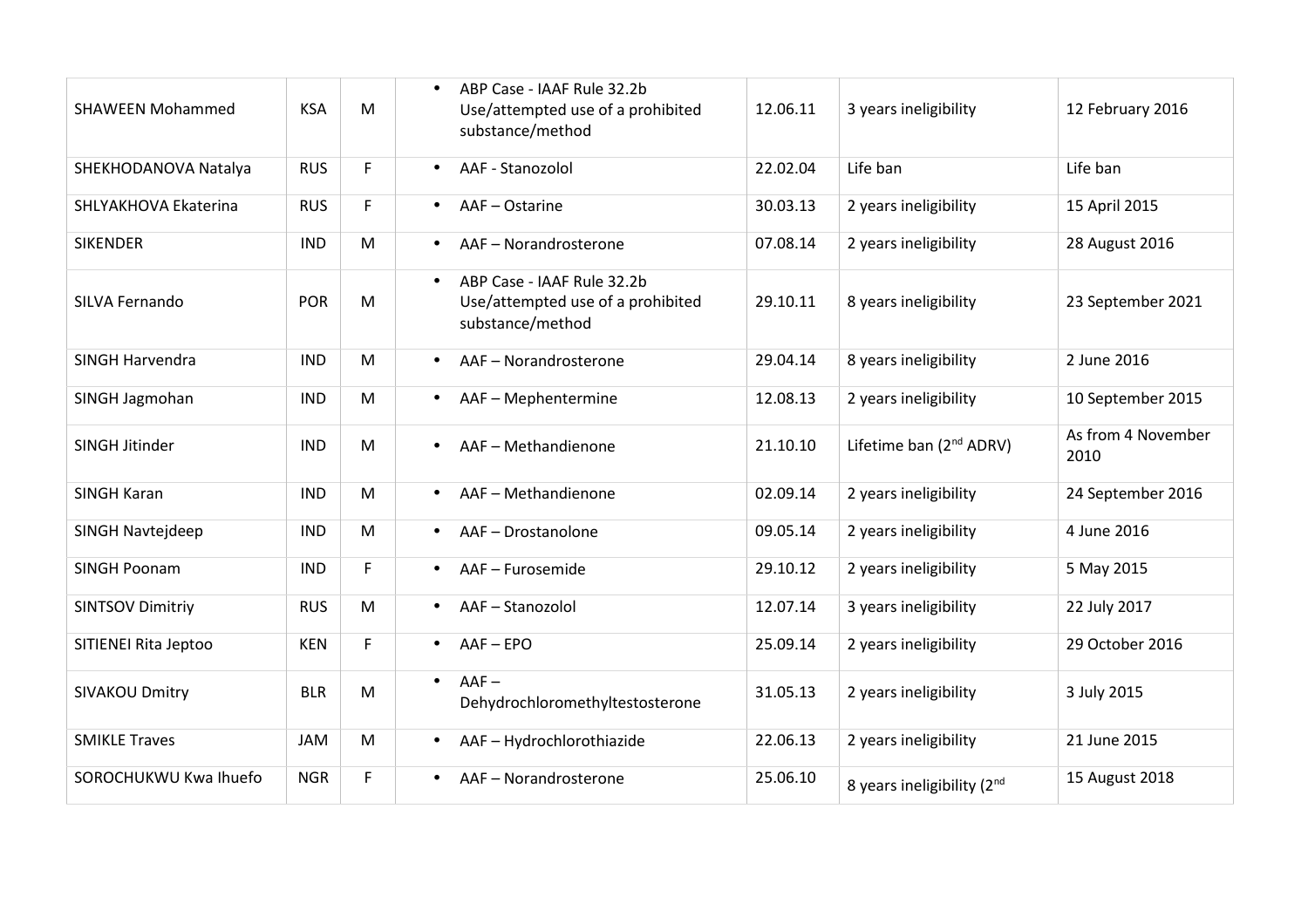|                                |            |    |                                                                                                                                                 |          | ADRV)                 |                  |
|--------------------------------|------------|----|-------------------------------------------------------------------------------------------------------------------------------------------------|----------|-----------------------|------------------|
| <b>SOYER Serhat</b>            | <b>TUR</b> | M  | AAF-Stanozolol<br>$\bullet$                                                                                                                     | 13.06.13 | 2 years ineligibility | 26 June 2015     |
| <b>STEWART Raymond</b>         | <b>USA</b> | M  | IAAF Rule 32.2 (g) - Trafficking<br>$\bullet$<br>IAAF Rule 32.2 (h) - Administration<br>$\bullet$                                               | 2004     | Lifetime ban          | Lifetime ban     |
| <b>SUN Juan</b>                | <b>CHN</b> | F  | AAF-Testosterone<br>$\bullet$                                                                                                                   | 26.04.13 | 2 years ineligibility | 23 May 2015      |
| <b>TABSART Mouna</b>           | <b>MAR</b> | F. | AAF - Mesterolone<br>$\bullet$                                                                                                                  | 16.02.14 | 8 years ineligibility | 6 April 2022     |
| <b>TAHRI Karim</b>             | <b>FRA</b> | M  | IAAF Rule $32.2$ (c) – Evasion<br>$\bullet$                                                                                                     | 14.07.13 | 2 years ineligibility | 25 August 2015   |
| <b>TAMAÇ Serdar</b>            | <b>TUR</b> | M  | AAF - Stanozolol &<br>$\bullet$<br>Dehydrochloromethyltestosterone                                                                              | 08.06.13 | 2 years ineligibility | 25 June 2015     |
| <b>TANUI Stephen Kibet</b>     | <b>KEN</b> | M  | AAF - Norandrosterone<br>$\bullet$                                                                                                              | 26.01.14 | 2 years ineligibility | 25 January 2016  |
| <b>TARAKANOVA Elena</b>        | <b>RUS</b> | F. | IAAF Rule 32.2 (c) - Refusal<br>$\bullet$                                                                                                       | 12.07.14 | 2 years ineligibility | 21 December 2016 |
| TERESHKOVA (TSYKUNOVA)<br>Olga | KAZ        | F. | AAF - Methyltestosterone<br>$\bullet$                                                                                                           | 19.03.14 | Lifetime ban          | Lifetime ban     |
| <b>THEURI James Kibocha</b>    | <b>FRA</b> | M  | IAAF Rule 32.2 (d) - 3 Whereabouts<br>$\bullet$<br>Failures within an 18 month period                                                           | 09.05.14 | 1 year ineligibility  | 23 December 2015 |
| <b>TIWARI Shraddha</b>         | <b>IND</b> | F. | AAF - Methandienone<br>$\bullet$                                                                                                                | 07.12.13 | 2 years ineligibility | 29 December 2015 |
| <b>TOLUN Berkay</b>            | <b>TUR</b> | M  | AAF-Stanozolol<br>$\bullet$                                                                                                                     | 01.05.13 | 2 years ineligibility | 6 June 2015      |
| <b>TRAFEH Mohamed</b>          | <b>USA</b> | M  | IAAF Rule 32.2 (f) - Possession of a<br>$\bullet$<br>prohibited substance<br>IAAF Rule 32.2 (b) - Use of a prohibited<br>$\bullet$<br>substance | 01.01.12 | 4 years ineligibility | 11 January 2016  |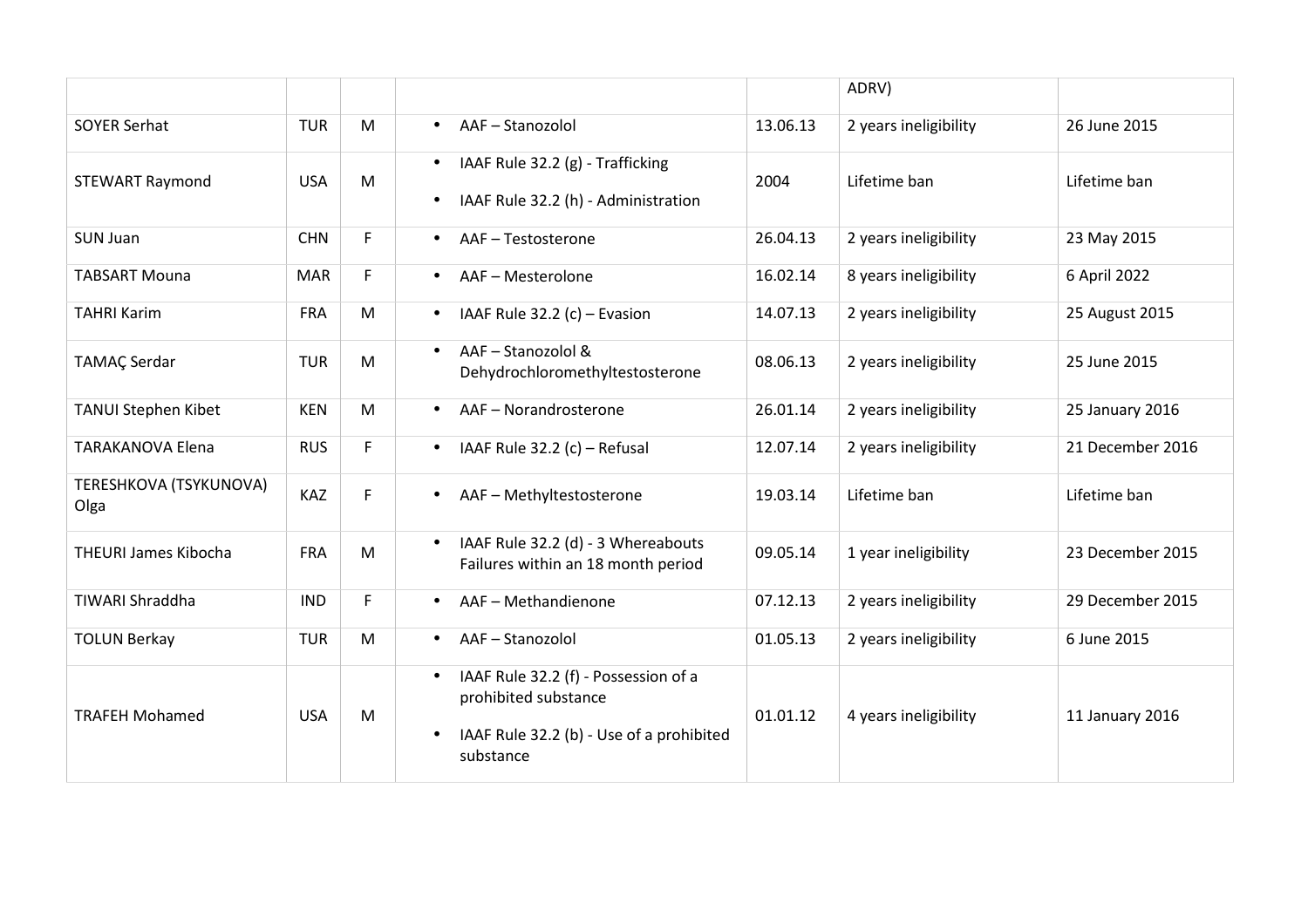|                                |            |           | $\bullet$ | IAAF Rule 32.2 (c) - Evasion                                                           |          |                                                 |                  |
|--------------------------------|------------|-----------|-----------|----------------------------------------------------------------------------------------|----------|-------------------------------------------------|------------------|
| <b>TSALE Tsehynesh</b>         | AZE        | F.        | $\bullet$ | AAF - Metenolone                                                                       | 27.12.13 | 2 years ineligibility                           | 10 February 2016 |
| <b>TSYGANOV Dmitry</b>         | <b>RUS</b> | M         | $\bullet$ | IAAF Rule 32.2 (f) - Possession of a<br>Prohibited substance or a prohibited<br>method | 23.05.13 | 2 years ineligibility                           | 9 June 2015      |
| <b>TURK-AKDOGAN Semra</b>      | <b>TUR</b> | F.        |           | AAF-Norandrosterone                                                                    | 01.05.13 | 2 years ineligibility                           | 25 June 2015     |
| TUTAYEVA-NEVYANTSEVA<br>Yuliya | <b>RUS</b> | F.        | $\bullet$ | AAF - Acetazolamide                                                                    | 26.02.14 | 2 years ineligibility                           | 6 August 2016    |
| <b>URSU Sergiu</b>             | <b>ROU</b> | M         | $\bullet$ | $AAF -$<br>Dehydrochloromethyltestosterone                                             | 11.03.14 | 2 years ineligibility                           | 12 May 2016      |
| <b>USLU Binnaz</b>             | <b>TUR</b> | F.        | $\bullet$ | AAF-Stanozolol                                                                         | 30.08.11 | Lifetime ban                                    | Lifetime ban     |
| <b>USTAVSHCHIKOV Yevgeniy</b>  | <b>RUS</b> | M         | $\bullet$ | AAF - Amphetamine                                                                      | 22.12.13 | 2 years ineligibility                           | 13 January 2016  |
| VALEEVA Azalya                 | <b>RUS</b> | F.        | $\bullet$ | AAF - Fonturacetam                                                                     | 12.07.14 | 2 years ineligibility                           | 22 July 2016     |
| <b>VALIEV Rinat</b>            | KAZ        | M         | $\bullet$ | AAF-Clenbuterol                                                                        | 17.04.13 | 2 years ineligibility                           | 28 April 2015    |
| <b>VARANCHUK Yury</b>          | <b>BLR</b> | M         | $\bullet$ | $AAF -$<br>Dehydrochloromethyltestosterone                                             | 07.05.13 | 2 years ineligibility                           | 3 July 2015      |
| VARANTSOU Andrei               | <b>BLR</b> | M         | $\bullet$ | $AAF -$<br>Dehydrochloromethyltestosterone                                             | 09.10.13 | Life ban                                        | Life ban         |
| <b>VARELA Euclides</b>         | PPV        | ${\sf M}$ | $\bullet$ | IAAF Rule 32.2 (d) - 3 Whereabouts<br>Failures within an 18 month period               | 22.01.13 | 1 year and 6 months<br>ineligibility            | 5 July 2015      |
| <b>VARGA Sebastian</b>         | <b>ROU</b> | M         | $\bullet$ | AAF - Metabolites of Metandienone                                                      | 03.06.09 | 8 years ineligibility<br>(2 <sup>nd</sup> ADRV) | 2 September 2017 |
| <b>VASILE Ioan Stefan</b>      | <b>ROU</b> | M         | $\bullet$ | AAF-Letrozole                                                                          | 16.02.14 | 2 years ineligibility                           | 10 March 2016    |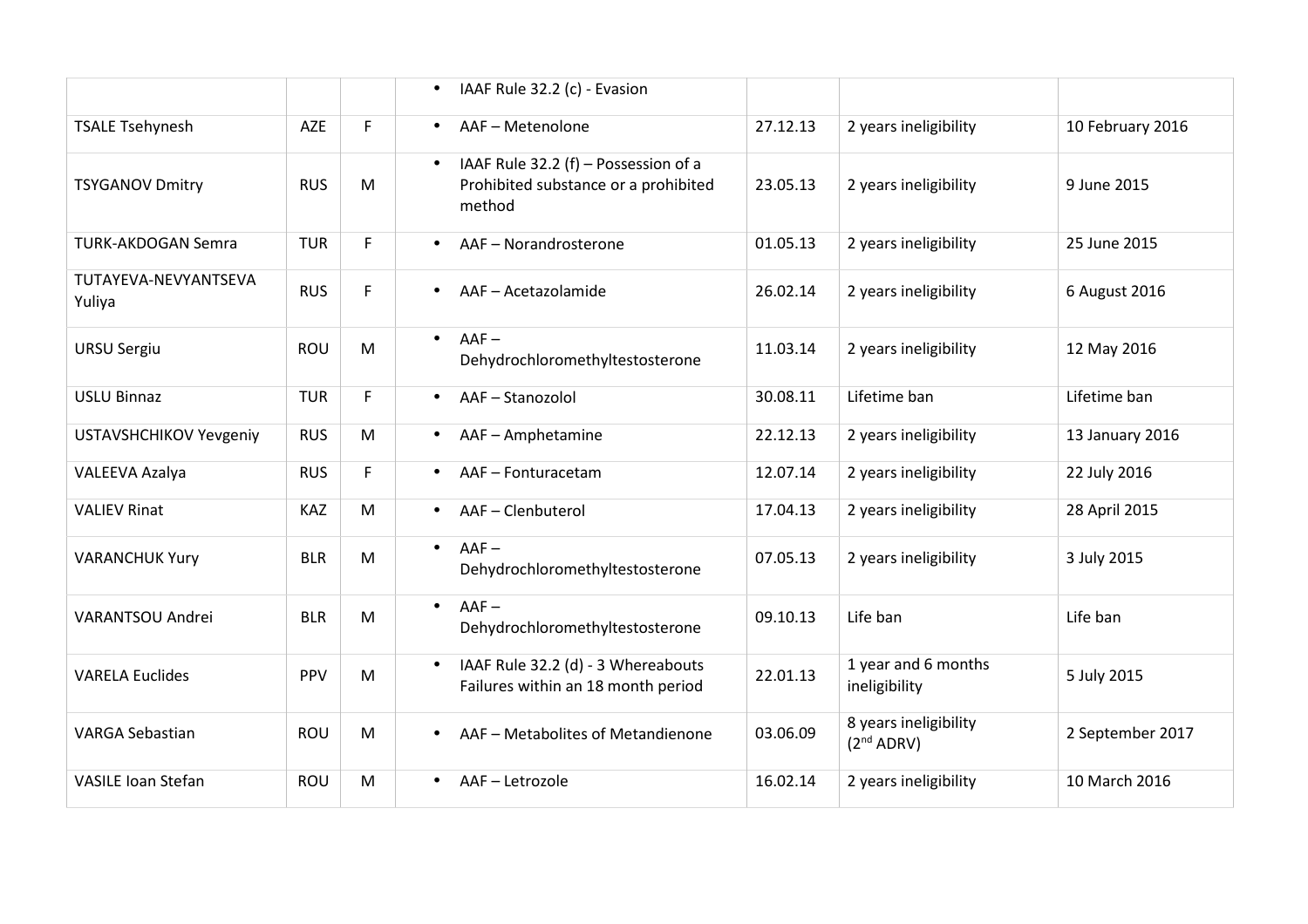| <b>VELAYUTHAM S.</b>   | <b>IND</b> | M  | AAF - Testosterone<br>$\bullet$                                                                                                                               | 19.08.14 | 2 years ineligibility                                                        | 9 September 2016 |
|------------------------|------------|----|---------------------------------------------------------------------------------------------------------------------------------------------------------------|----------|------------------------------------------------------------------------------|------------------|
| VIIPPO Pekka           | <b>FIN</b> | M  | AAF-Hydrochlorothiazide<br>$\bullet$                                                                                                                          | 04.09.11 | 8 years ineligibility<br>(2 <sup>nd</sup> ADRV)                              | 10 November 2019 |
| <b>VIJ Sourabh</b>     | <b>IND</b> | M  | AAF-Testosterone<br>$\bullet$                                                                                                                                 | 08.04.12 | 4 years ineligibility                                                        | 30 April 2016    |
| <b>VIVIERS Innis</b>   | <b>RSA</b> | M  | AAF-Stanozolol<br>$\bullet$                                                                                                                                   | 11.02.05 | Life ban (2nd ADRV)                                                          | Life ban         |
| <b>VOLGINA Natalia</b> | <b>RUS</b> | F  | AAF - Metenolone<br>$\bullet$                                                                                                                                 | 30.03.13 | 2 years ineligibility                                                        | 14 May 2015      |
| <b>WILLIAMS Tameka</b> | <b>SKN</b> | F. | IAAF Rule 32.2 (b) - Use or attempted<br>$\bullet$<br>use of a Prohibited Substance<br>IAAF Rule 32.2 (f) - Possession of a<br>Prohibited Substance or Method | 21.07.12 | 3 years ineligibility                                                        | 20 July 2015     |
| <b>WILSON Bernice</b>  | <b>GBR</b> | F. | AAF - Clenbuterol & Testosterone<br>$\bullet$                                                                                                                 | 12.06.11 | 4 years ineligibility                                                        | 8 July 2015      |
| YAGUPOVA Anna          | <b>RUS</b> | F  | $AAF -$<br>$\bullet$<br>Dehyrdochloromethyltestosterone                                                                                                       | 12.07.14 | 2 years ineligibility                                                        | 22 July 2016     |
| YATCHENKO Iryna        | <b>BLR</b> | F  | AAF-Methandienone                                                                                                                                             | 21.08.04 | 2 years ineligibility<br>Disqualification of results<br>from 21.8.04-20.8.06 | 1 April 2015     |
| YAVOVENKO Mariya       | <b>RUS</b> | F  | $AAF -$<br>$\bullet$<br>Dehyrdochloromethyltestosterone                                                                                                       | 19.02.13 | 2 years ineligibility                                                        | 7 August 2015    |
| <b>YILDIRIM Elif</b>   | <b>TUR</b> |    | $AAF -$<br>$\bullet$<br>Dehyrdochloromethyltestosterone                                                                                                       | 08.06.13 | 2 years ineligibility                                                        | 25 June 2015     |
| YOSYPENKO Lyudmila     | <b>UKR</b> | F  | ABP Case - IAAF Rule 32.2b<br>$\bullet$<br>Use/attempted use of a prohibited<br>substance/method                                                              | 25.08.11 | 4 years ineligibility                                                        | 26 March 2017    |